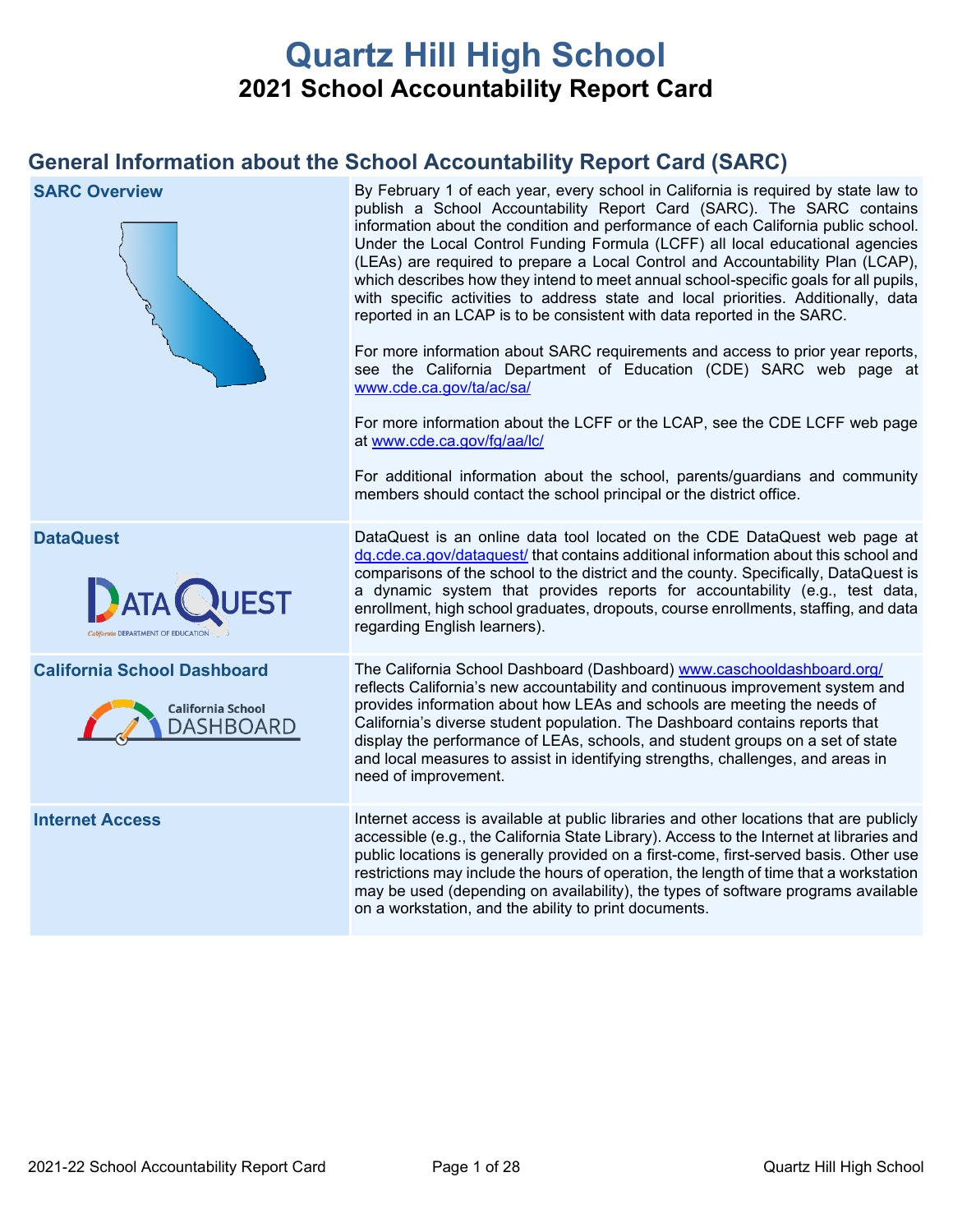### **2021-22 School Contact Information**

| <b>School Name</b>                       | Quartz Hill High School      |  |  |  |
|------------------------------------------|------------------------------|--|--|--|
| <b>Street</b>                            | 6040 West Avenue L           |  |  |  |
| City, State, Zip                         | Quartz Hill, CA 93536        |  |  |  |
| <b>Phone Number</b>                      | $(661)$ 718-3100             |  |  |  |
| <b>Principal</b>                         | <b>Zach Mercier</b>          |  |  |  |
| <b>Email Address</b>                     | zmercier@avhsd.org           |  |  |  |
| <b>School Website</b>                    | https://www.quartzhillhs.org |  |  |  |
| <b>County-District-School (CDS) Code</b> | 19 64246 1937051             |  |  |  |

| <b>2021-22 District Contact Information</b> |                                            |  |  |  |
|---------------------------------------------|--------------------------------------------|--|--|--|
| <b>District Name</b>                        | Antelope Valley Union High School District |  |  |  |
| <b>Phone Number</b>                         | 661-948-7655                               |  |  |  |
| Superintendent                              | Greg Nehen                                 |  |  |  |
| <b>Email Address</b>                        | gnehen@avhsd.org                           |  |  |  |
| <b>District Website Address</b>             | www.avdistrict.org                         |  |  |  |

### **2021-22 School Overview**

Quartz Hill High School (QHHS) is located in Quartz Hill, California, a small, unincorporated community located in the Antelope Valley's western portion. The Antelope Valley represents the northernmost area of Los Angeles County in Southern California. The community lies flanked between Lancaster's city to the east and the city of Palmdale to the south. Quartz Hill was settled in the 1880s, and three families—the Lanes, the Goddes, and the Stratmans—were responsible for the initial settlement. It was first known as Belleview, but the name was later changed to Quartz Hill. First opened in 1964, QHHS was the third school built in the Antelope Valley Union High School District (AVUHSD), which now encompasses eight comprehensive high schools, three continuation schools, and other alternative education sites including Adult Education, Community School, six site-specific Independent Study programs and six on-site continuation programs. The district currently serves the educational needs of 23,000 students. QHHS began the 2020/2021 school year, servicing over 3000 students.

Once in the heart of a rural area in the western Antelope Valley, QHHS now draws students from an area of mostly residential single-family homes, with a smattering of multi-family complexes to the north and east. To the west of the school lies the vast, open spaces of the Antelope Valley. The aerospace industry remains the Antelope Valley's primary employer, with large employee bases at Lockheed, Rockwell, Northrup-Grumman, and Edwards Air Force Base. Major dependence on aerospace as an employment source has generated boom-bust employment cycles, but Palmdale and Lancaster cities continue to diversify economically. Many parents in the Quartz Hill area commute daily into the Los Angeles area, and most would be classified as middle income. Still, the entire strata of low to high-income families are represented in the attendance zone. The current attendance zone is three hundred square miles.

QHHS's eighty-acre permanent facility, located at Avenue L and 60th Street West, was originally built to house 1800 students. Extensive demographic growth necessitated the construction of additional facilities, including a second gymnasium, expanding the Library/Media Center, a stadium, and forty-five portable classrooms. The AVUHSD had an open-enrollment policy for schools in the district, allowing students to apply to schools outside their enrollment/attendance area. Under open-enrollment, QHHS was a preferred site. The District discontinued open-enrollment at the beginning of the 2006-2007 school year, and a yearly application system is now in place.

In 1998, QHHS became an International Baccalaureate (IB) school, and the first IB class graduated in the spring of 2001. As of the most current academic year (2020/2021), there are 51 total IB students with 30 anticipated year diploma candidates and 21 diploma year candidates. QHHS is the only school in the district offering IB courses and the IB Diploma in 2020/2021. Students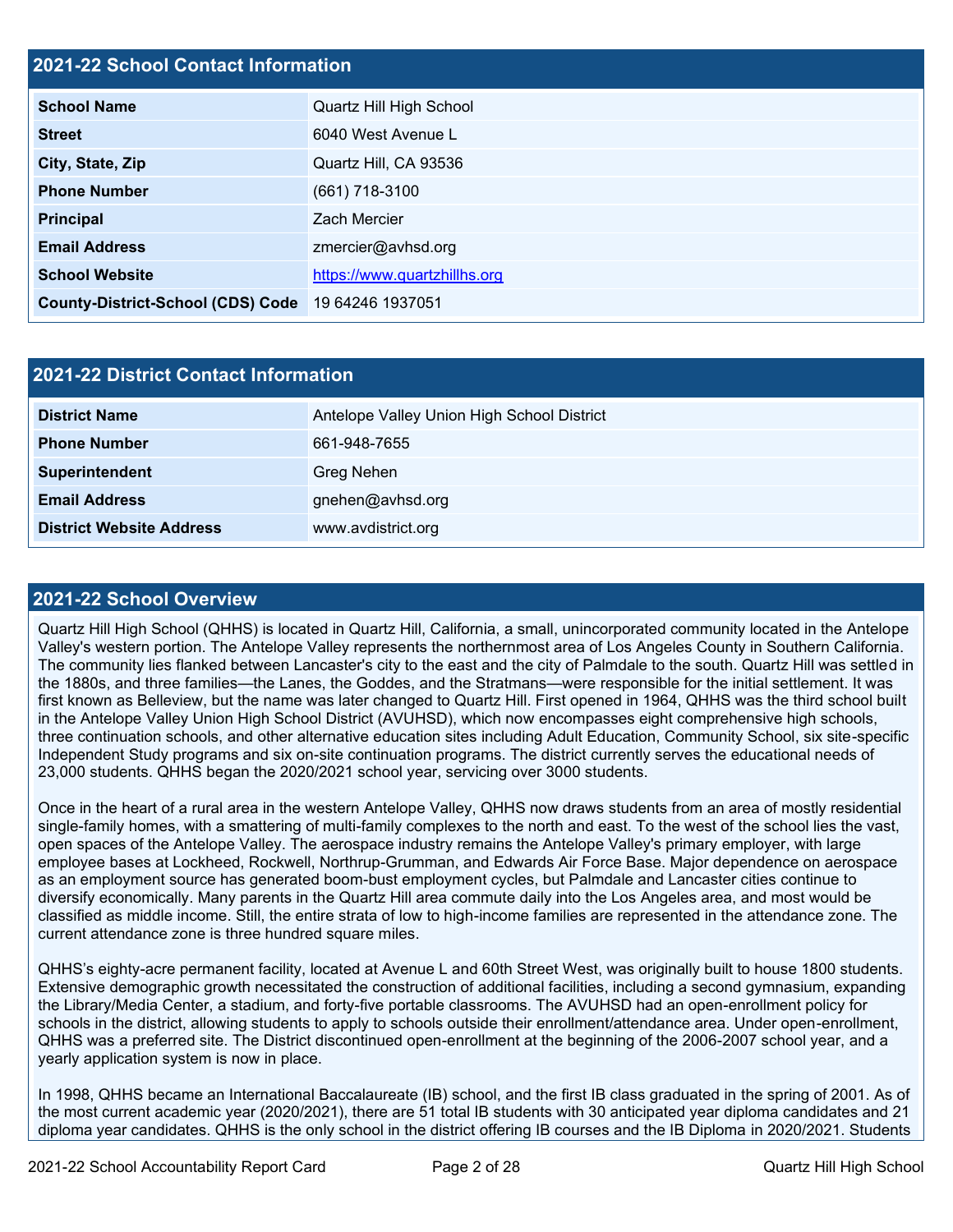### **2021-22 School Overview**

who have met IB entry requirements in other district schools may apply for a transfer to QHHS upon entering 11th grade. In the 19/20 school year, QHHS seniors received upwards of \$4,576,650 in scholarship awards. The monetary total included school, local, military, state, and national scholarship awards. Scholarships were greatly reduced to the COVID-19 pandemic during the 19/20 school year.

QHHS Mission Statement: The mission of QHHS is to produce responsible citizens who can communicate effectively, to set and achieve realistic goals, and who become lifelong learners.

QHHS Vision Statement: Through a rigorous and relevant curriculum, QHHS will prepare students to be:

Responsible Citizens - Students will improve the quality of life in our school and community by displaying tolerance, respect for others, poise, and self-control, and by participating in the democratic process.

Effective Communicators - Students will demonstrate the ability to communicate ideas clearly and respond appropriately to others' messages through reading, writing, listening, and speaking.

Bold Problem Solvers - Students will analyze and evaluate information to build critical thinking skills that can be used to create innovative solutions to real-world problems.

Self-Directed Learners - Students will demonstrate a positive work ethic by practicing organizational strategies, planning, and independently using effective study skills.

AVUHS District Mission Statement: "Our mission is to provide a safe and secure learning environment that promotes a rigorous curriculum and enables our students to develop the necessary academic, technical, and work-related skills of the 21st century.

AVUHS District Vision Statement: "Our vision is that every student who graduates will be prepared to pursue college and any career to which he or she aspires."

## **About this School**

"

### **2020-21 Student Enrollment by Grade Level**

| <b>Grade Level</b>      | <b>Number of Students</b> |
|-------------------------|---------------------------|
| Grade 9                 | 818                       |
| Grade 10                | 766                       |
| Grade 11                | 699                       |
| Grade 12                | 705                       |
| <b>Total Enrollment</b> | 2,988                     |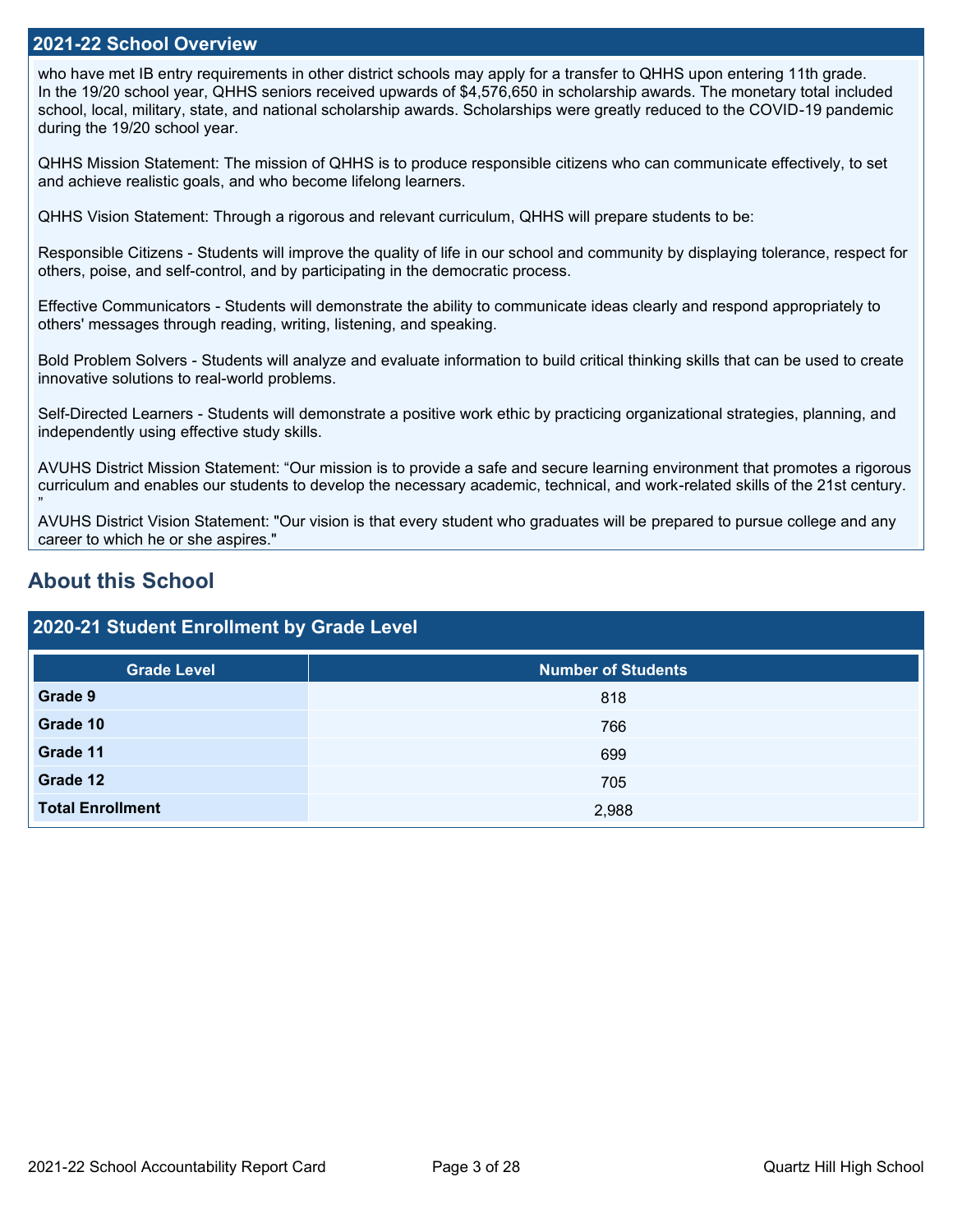### **2020-21 Student Enrollment by Student Group**

| <b>Student Group</b>                   | <b>Percent of Total Enrollment</b> |
|----------------------------------------|------------------------------------|
| American Indian or Alaska Native       | 0.1                                |
| Asian                                  | 3.1                                |
| <b>Black or African American</b>       | 9.6                                |
| <b>Filipino</b>                        | 1.5                                |
| <b>Hispanic or Latino</b>              | 45.3                               |
| Native Hawaiian or Pacific Islander    | 0.1                                |
| <b>Two or More Races</b>               | 8.2                                |
| <b>White</b>                           | 32                                 |
| <b>English Learners</b>                | 2.4                                |
| <b>Foster Youth</b>                    | 0.9                                |
| <b>Homeless</b>                        | 0.4                                |
| <b>Socioeconomically Disadvantaged</b> | 46.2                               |
| <b>Students with Disabilities</b>      | 12.7                               |
|                                        |                                    |

# **A. Conditions of Learning State Priority: Basic**

The SARC provides the following information relevant to the State priority: Basic (Priority 1):

- Degree to which teachers are appropriately assigned and fully credentialed in the subject area and for the pupils they are teaching;
- Pupils have access to standards-aligned instructional materials; and
- School facilities are maintained in good repair

Note: For more information refer to the Updated Teacher Equity Definitions web page at<https://www.cde.ca.gov/pd/ee/teacherequitydefinitions.asp>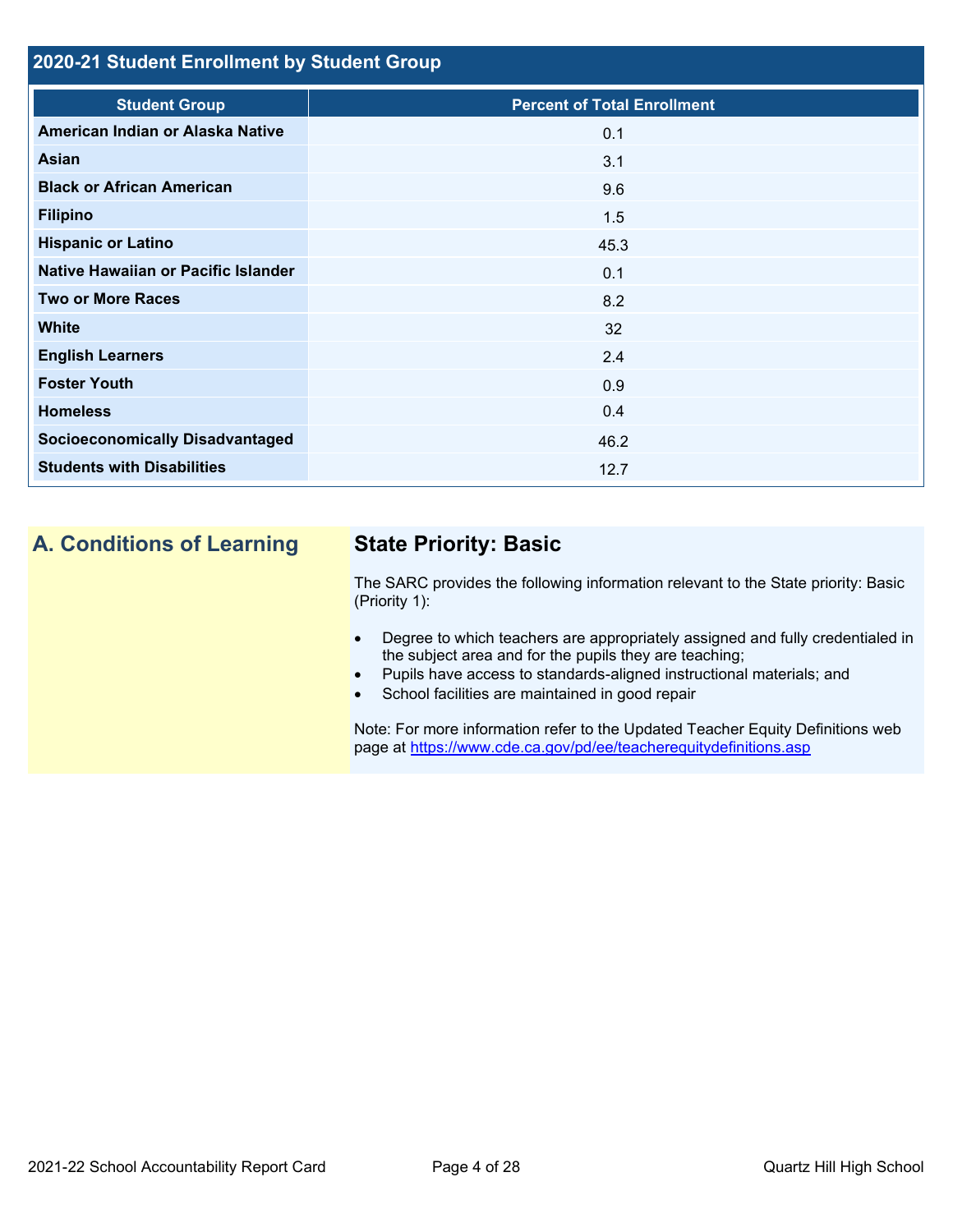| 2019-20 Teacher Preparation and Placement                                                       |         |  |  |
|-------------------------------------------------------------------------------------------------|---------|--|--|
| <b>Authorization/Assignment</b>                                                                 | 2019-20 |  |  |
| Fully (Preliminary or Clear) Credentialed for Subject and Student Placement (properly assigned) |         |  |  |
| <b>Intern Credential Holders Properly Assigned</b>                                              |         |  |  |
| Teachers Without Credentials and Misassignments ("ineffective" under ESSA)                      |         |  |  |
| Credentialed Teachers Assigned Out-of-Field ("out-of-field" under ESSA)                         |         |  |  |
| <b>Unknown</b>                                                                                  |         |  |  |
| <b>Total Teaching Positions</b>                                                                 |         |  |  |

Note: The data in this table is based on Full Time Equivalent (FTE) status. One FTE equals one staff member working full time; one FTE could also represent two staff members who each work 50 percent of full time. Additionally, an assignment is defined as a position that an educator is assigned to based on setting, subject, and grade level. An authorization is defined as the services that an educator is authorized to provide to students.

# **2019-20 Teachers Without Credentials and Misassignments (considered "ineffective" under ESSA) Authorization/Assignment 2019-20 Permits and Waivers Misassignments Vacant Positions Total Teachers Without Credentials and Misassignments**

| 2019-20 Credentialed Teachers Assigned Out-of-Field (considered "out-of-field" under ESSA) |         |  |
|--------------------------------------------------------------------------------------------|---------|--|
| <b>Indicator</b>                                                                           | 2019-20 |  |
| <b>Credentialed Teachers Authorized on a Permit or Waiver</b>                              |         |  |

| <b>Local Assignment Options</b> |
|---------------------------------|
|                                 |

**Total Out-of-Field Teachers**

| 2019-20 Class Assignments                                                                                                                           |         |
|-----------------------------------------------------------------------------------------------------------------------------------------------------|---------|
| <b>Indicator</b>                                                                                                                                    | 2019-20 |
| <b>Misassignments for English Learners</b><br>(a percentage of all the classes with English learners taught by teachers that are misassigned)       |         |
| No credential, permit or authorization to teach<br>(a percentage of all the classes taught by teachers with no record of an authorization to teach) |         |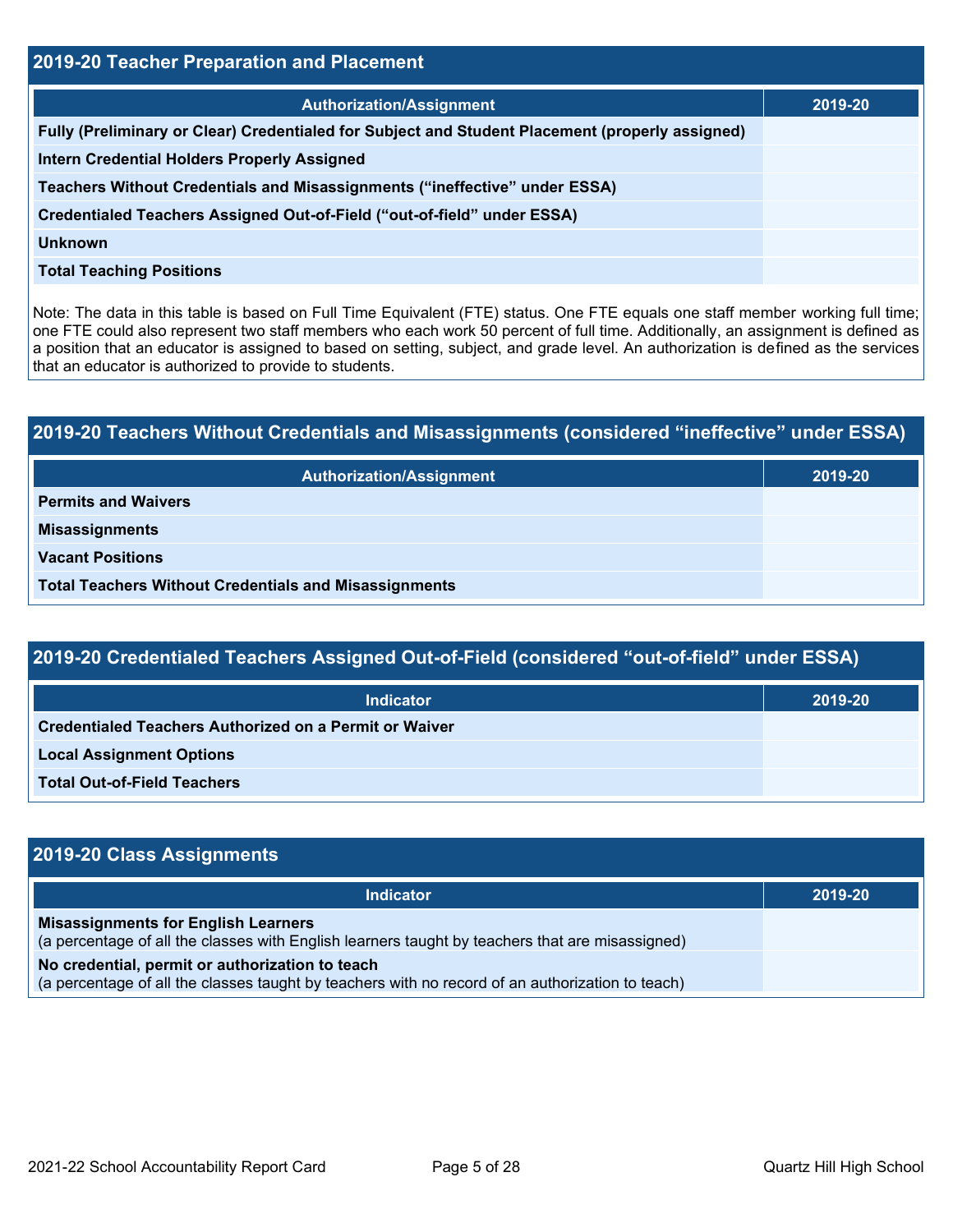## **2021-22 Quality, Currency, Availability of Textbooks and Other Instructional Materials**

### **Year and month in which the data were collected** December 2021

| <b>Subject</b>                | Textbooks and Other Instructional Materials/year of<br><b>Adoption</b>                                                                                                                                                                                                                                                                                                                                                                                                                                                                                                                                                                                                                         | <b>From</b><br><b>Most</b><br><b>Recent</b><br><b>Adoption</b> | <b>Percent</b><br><b>Students</b><br><b>Lacking Own</b><br><b>Assigned</b><br>Copy |
|-------------------------------|------------------------------------------------------------------------------------------------------------------------------------------------------------------------------------------------------------------------------------------------------------------------------------------------------------------------------------------------------------------------------------------------------------------------------------------------------------------------------------------------------------------------------------------------------------------------------------------------------------------------------------------------------------------------------------------------|----------------------------------------------------------------|------------------------------------------------------------------------------------|
| <b>Reading/Language Arts</b>  | SpringBoard California English Language Arts Grade 9<br>Student Edition/2017<br>SpringBoard California English Language Arts Grade 10<br>Student Edition/2017<br>SpringBoard California English Language Arts Grade 11<br>Student Edition/2017<br>SpringBoard California English Language Arts Grade 12<br>Student Edition/2017<br>SpringBoard California English Language Development<br>Grade 9 Student Edition/2017<br>SpringBoard California English Language Development<br>Grade 10 Student Edition/2017<br>SpringBoard California English Language Development<br>Grade 11 Student Edition/2017<br>SpringBoard California English Language Development<br>Grade 12 Student Edition/2017 | Yes                                                            | 0%                                                                                 |
| <b>Mathematics</b>            | Houghton Mifflin Harcourt Big Ideas Algebra/2016<br>Houghton Mifflin Harcourt Big Ideas Geometry/2016<br>Houghton Mifflin Harcourt Big Ideas Algebra 2/2016<br>Algebra & Trigonometry: Structure and Method-Book 2/2002<br>Trigonometry<br>Calculus: A New Horizon / 2008                                                                                                                                                                                                                                                                                                                                                                                                                      | Yes                                                            | 0%                                                                                 |
| <b>Science</b>                | World of Chemistry / 2002<br>Earth Science: Geology, the Environment, and the Universe /<br>2003<br>Biology / 2002<br>Physics: Principles and Problems / 2002                                                                                                                                                                                                                                                                                                                                                                                                                                                                                                                                  | Yes                                                            | 0%                                                                                 |
| <b>History-Social Science</b> | Economics: Principles of Economics & Principles of American<br>Democracy/2019<br>Civics: Principles of American Democracy/2019<br>World History: Democracy/World History, Culture, &<br>Geography: The Modern World/2019<br>US History: United States History & Geography: Continuity &<br>Change/2019                                                                                                                                                                                                                                                                                                                                                                                         | Yes                                                            | 0%                                                                                 |
| <b>Foreign Language</b>       | French/ EntreCultures Levels 1, 2, and 3 / 2020<br>Spanish / ¡Avancemos! 1 / 2008<br>Spanish / ¡Avancemos! 2 / 2008<br>Spanish / ¡Avancemos! 3 / 2008                                                                                                                                                                                                                                                                                                                                                                                                                                                                                                                                          | Yes                                                            | 0%                                                                                 |
| <b>Health</b>                 | Glencoe Health: A Guide to Wellness / 2001                                                                                                                                                                                                                                                                                                                                                                                                                                                                                                                                                                                                                                                     | Yes                                                            | 0%                                                                                 |
|                               |                                                                                                                                                                                                                                                                                                                                                                                                                                                                                                                                                                                                                                                                                                |                                                                |                                                                                    |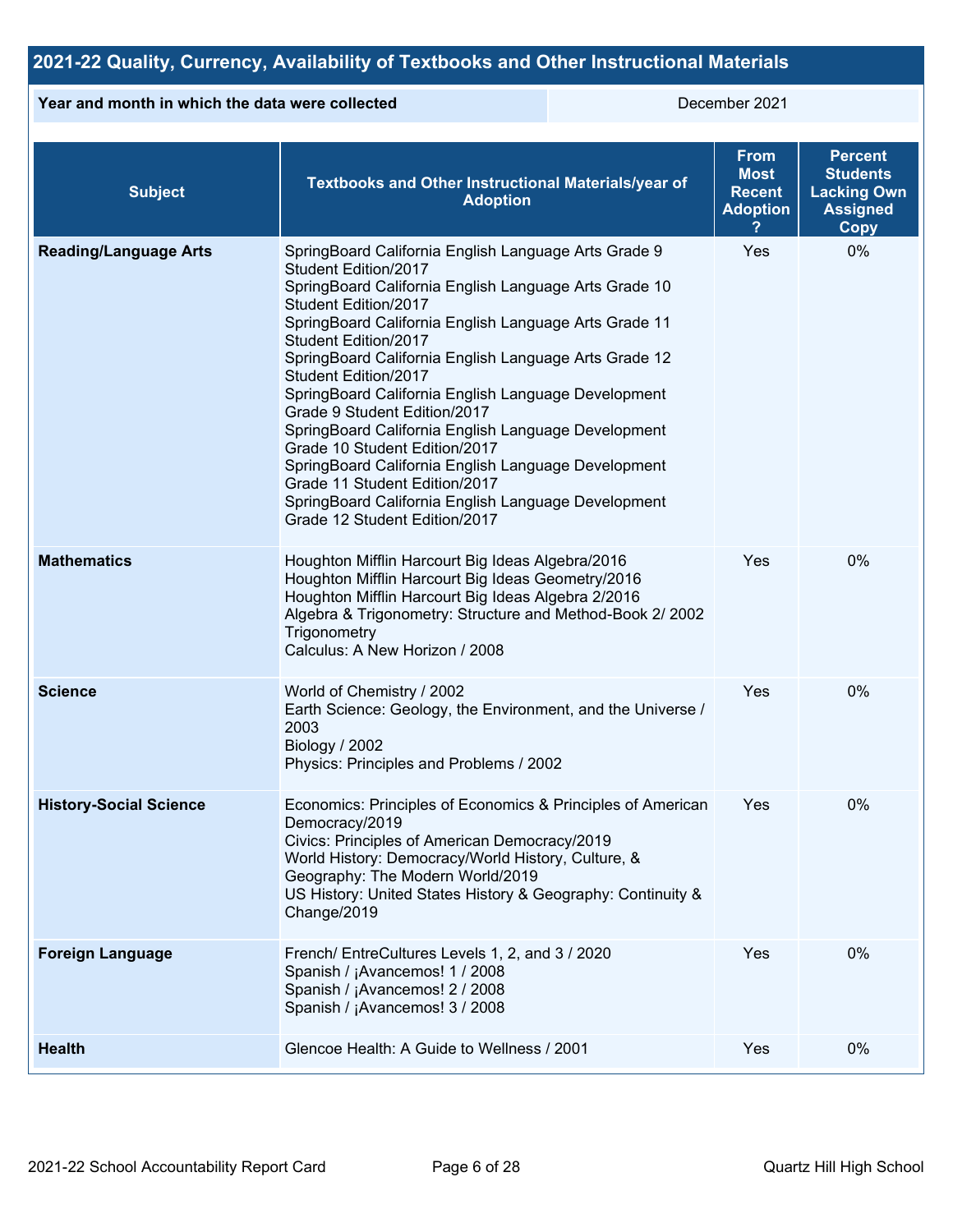| <b>Visual and Performing Arts</b>                      | Instrumental: Essential Elements / 2000<br>Music First / 2000<br>Exploring Photography / 2000<br>The Photographic Eye / 2000<br>Theatre: Art in Action / 2000<br>Music / 2000<br>Symphonic Band Technique / 2000 | Yes | $0\%$ |
|--------------------------------------------------------|------------------------------------------------------------------------------------------------------------------------------------------------------------------------------------------------------------------|-----|-------|
| <b>Science Laboratory Equipment</b><br>$(grades 9-12)$ | All labs are fully equipped with the appropriate materials                                                                                                                                                       | Yes | $0\%$ |

### **School Facility Conditions and Planned Improvements**

Quartz Hill High School (QHHS) facilities are over 40 years old, and the school completed a \$15 million modernization program in the 2003/2004 school year. In 2007, the main school cafeteria was remodeled and expanded to accommodate the increase in student population. On QHHS's campus, 54 re-locatable buildings are used for classrooms, and two re-locatable office facilities have been installed. The original structures of QHHS were also renovated with new lighting systems, flooring, upgraded electrical capabilities, plumbing, restroom facilities, and heating/air conditioning systems. In 2014 the addition of a baseball field and softball field was completed. The 2015/2016 school year marked the beginning of a full library renovation project where the library was transformed into a 21st-century learning center. A major renovation of the exterior lighting (LED lighting) took place during the second semester of the 2016/2017 school year.

According to California Education Code section 35186, school facilities must be clean, safe, and maintained in good repair, and our faculty strives to maintain this standard daily. Facilities are thoroughly cleaned each evening and are checked throughout the day at regular intervals to ensure sanitary and healthful conditions are maintained. During the COVID-19 pandemic, extra cleaning and sanitizing protocols have been established.

The Antelope Valley Union High School District (AVUHSD) maintains educational facilities that are safe, clean, and provide an educational environment that exceeds the state's adequacy standards as outlined in the Williams vs. State of California educational lawsuit recently mandated for public schools in the state of California.

Students attend classes where rooms are properly heated and ventilated. Classrooms are appropriate for the learning environment, including the absence of noise levels, which would interfere with teachers' and students' communication. There are sufficient numbers of clean, well-stocked, functioning restrooms on all campuses, and there exists no unsanitary or unhealthful condition that would impact a student's ability to learn.

|  | Year and month of the most recent FIT report | 11/15/2021 |
|--|----------------------------------------------|------------|
|--|----------------------------------------------|------------|

| <b>System Inspected</b>                              | Rate<br>Good | Rate<br><b>Fair</b> | Rate<br>Poor | <b>Repair Needed and Action Taken or Planned</b>                                                                                                                                                                                                                                                                                                                                           |
|------------------------------------------------------|--------------|---------------------|--------------|--------------------------------------------------------------------------------------------------------------------------------------------------------------------------------------------------------------------------------------------------------------------------------------------------------------------------------------------------------------------------------------------|
| <b>Systems:</b><br>Gas Leaks, Mechanical/HVAC, Sewer | X            |                     |              | Room 306: AC not working, waiting on parts.<br>Repairs to be rectified.                                                                                                                                                                                                                                                                                                                    |
| Interior:<br>Interior Surfaces                       |              | $\times$            |              | Ag: Ceiling tiles damaged<br>Room 112: Patch and paint, north wall<br>Room 115: Paint, back west wall<br>Room 117: Paint walls, damage by South<br>doorway<br>Room 120: Torn wall covering<br>Room 122: Stained celing tile.<br>Room 123: Torn wall covering<br>Room 206: Wall damage needs paint<br>Room 207: Nail holes in walls, needs painting<br>Room 214: Patch and paint, West wall |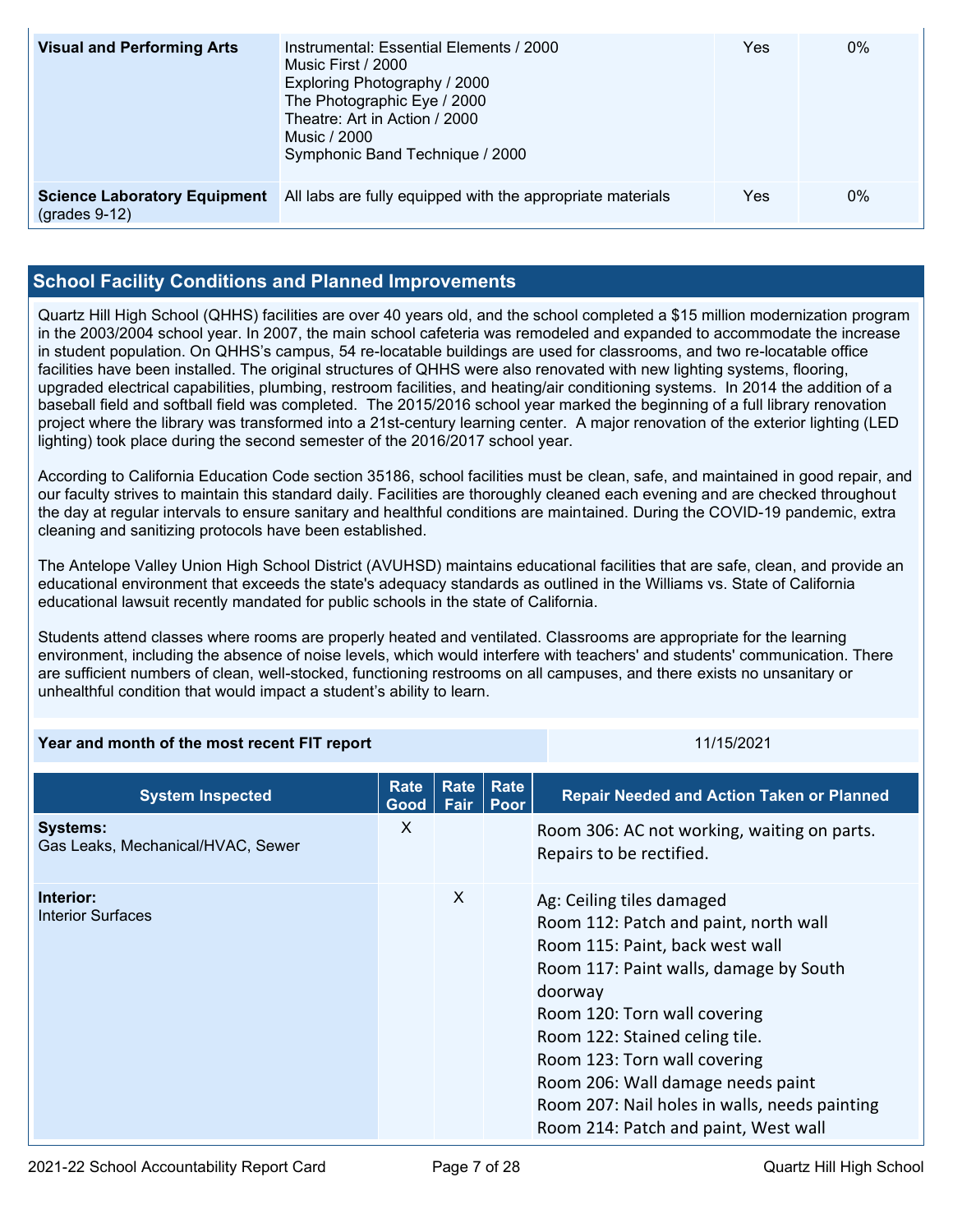|                                                                     |   |  | Room 221: Stained celing tile.<br>Room 230: Stained celing tile, missing<br>Room 232: Paint on door<br>Room 235: Torn wall covering<br>Room 238: Torn wall covering<br>Room 323: Torn wall covering<br>Room 413: Torn wall panals<br>Room 415: Torn wall panals<br>Room 420: Torn wall panals, cove base repair<br>Room 421: Torn wall panals<br>Room 430: Torn wall panals, cove base<br>Room 433: Torn wall panals, missing light lens<br>cover.<br>Room 434: Torn wall cover, stained ceiling tile.<br>Room 435: Paint east wall<br>Room 443: Torn wall cover, stained ceiling tile.<br>Room 601: Ceiling tiles damaged, ballast not<br>working<br>Room 602: Ceiling tiles damaged, ballast not<br>working<br>Room 605: torn wall covering and missing light<br>lens covers<br>Room v1: Torn wall panal<br>Room v11: Torn wall panal<br>Room v6: Torn wall panal<br>Repairs to be rectified. |
|---------------------------------------------------------------------|---|--|-------------------------------------------------------------------------------------------------------------------------------------------------------------------------------------------------------------------------------------------------------------------------------------------------------------------------------------------------------------------------------------------------------------------------------------------------------------------------------------------------------------------------------------------------------------------------------------------------------------------------------------------------------------------------------------------------------------------------------------------------------------------------------------------------------------------------------------------------------------------------------------------------|
| <b>Cleanliness:</b><br>Overall Cleanliness, Pest/Vermin Infestation | X |  |                                                                                                                                                                                                                                                                                                                                                                                                                                                                                                                                                                                                                                                                                                                                                                                                                                                                                                 |
| <b>Electrical</b>                                                   | X |  | Room 108: 1 - Ballast not working<br>Room 110: 3 - Ballast not working<br>Room 204: 1- Ballast not working<br>Room 208: 1 - Ballast not working<br>Room 209: 1 - Ballast not working<br>Room 210: Some faucets not working, missing<br>parts. Ballast not working<br>Room 211: 1- Ballast not working<br>Room 223: Light switch not working for north<br>side of classroom<br>Room 307: 1-Ballast not working<br>Room 314: 1-Ballast not working<br>Room 403: 1-Ballast not working<br>Room 433: Torn wall panals, missing light lens<br>cover.<br>Room 601: Ceiling tiles damaged, ballast not<br>working                                                                                                                                                                                                                                                                                      |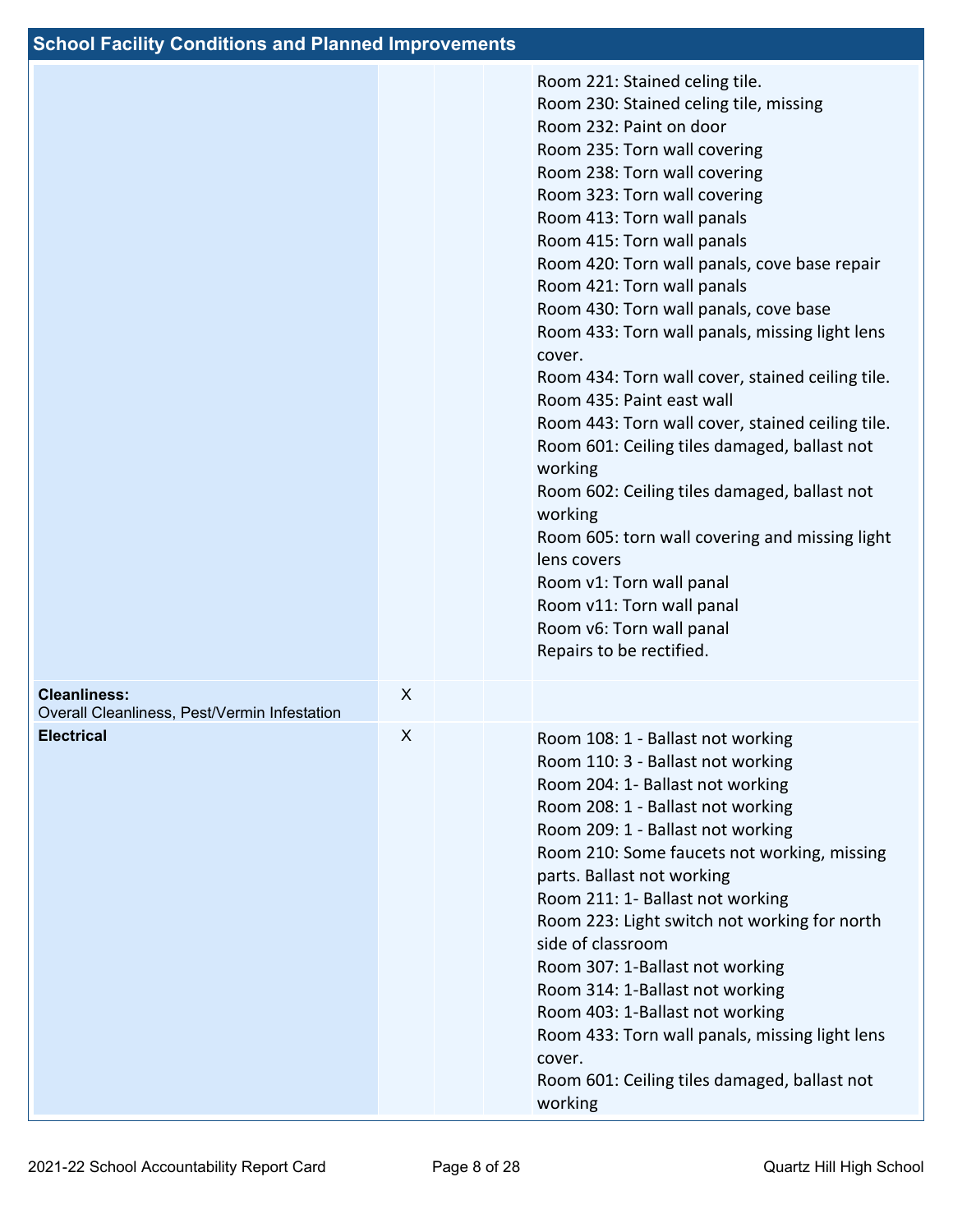| <b>School Facility Conditions and Planned Improvements</b>                    |              |  |                                                                                                                                                                                                                              |  |  |  |
|-------------------------------------------------------------------------------|--------------|--|------------------------------------------------------------------------------------------------------------------------------------------------------------------------------------------------------------------------------|--|--|--|
|                                                                               |              |  | Room 602: Ceiling tiles damaged, ballast not<br>working<br>Room 605: torn wall covering and missing light<br>lens covers<br>Room v3: 1-Ballast not working<br>Room v8: Missing light lens covers<br>Repairs to be rectified. |  |  |  |
| <b>Restrooms/Fountains:</b><br>Restrooms, Sinks/ Fountains                    | $\mathsf{X}$ |  | Room 102: Drinking fountain needs repair<br>Room 210: Some faucets not working, missing<br>parts. Ballast not working<br>Room 316: Drinking fountain needs repair<br>Repairs to be rectified.                                |  |  |  |
| Safety:<br>Fire Safety, Hazardous Materials                                   | $\mathsf{X}$ |  |                                                                                                                                                                                                                              |  |  |  |
| <b>Structural:</b><br><b>Structural Damage, Roofs</b>                         | $\sf X$      |  | Room 606: condemned room, needs to be<br>removed<br>Repairs to be rectified.                                                                                                                                                 |  |  |  |
| <b>External:</b><br>Playground/School Grounds, Windows/<br>Doors/Gates/Fences | $\mathsf{x}$ |  | Room 604: Cabinets damaged<br>Repairs to be rectified.                                                                                                                                                                       |  |  |  |

| <b>Overall Facility Rate</b> |      |      |             |
|------------------------------|------|------|-------------|
| <b>Exemplary</b>             | Good | Fair | <b>Poor</b> |
|                              |      |      |             |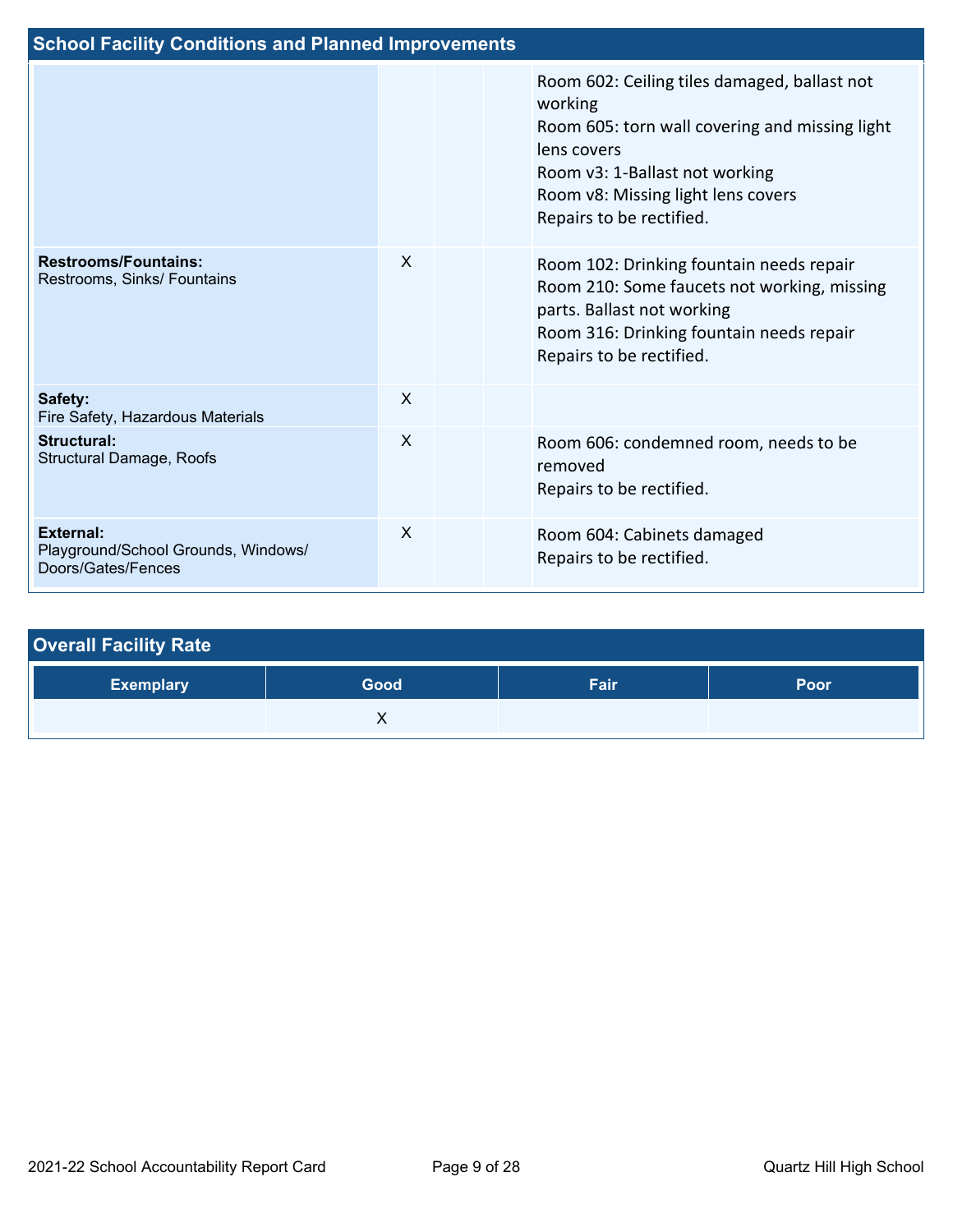## **B. Pupil Outcomes State Priority: Pupil Achievement**

The SARC provides the following information relevant to the State priority: Pupil Achievement (Priority 4):

### **Statewide Assessments**

(i.e., California Assessment of Student Performance and Progress [CAASPP] System includes the Smarter Balanced Summative Assessments for students in the general education population and the California Alternate Assessments [CAAs] for English language arts/literacy [ELA] and mathematics given in grades three through eight and grade eleven. Only eligible students may participate in the administration of the CAAs. CAAs items are aligned with alternate achievement standards, which are linked with the Common Core State Standards [CCSS] for students with the most significant cognitive disabilities).

The CAASPP System encompasses the following assessments and student participation requirements:

- 1. **Smarter Balanced Summative Assessments and CAAs for ELA** in grades three through eight and grade eleven.
- 2. **Smarter Balanced Summative Assessments and CAAs for mathematics** in grades three through eight and grade eleven.
- 3. **California Science Test (CAST) and CAAs for Science** in grades five, eight, and once in high school (i.e., grade ten, eleven, or twelve).

### **SARC Reporting in the 2020-2021 School Year Only**

Where the most viable option, LEAs were required to administer the statewide summative assessment in ELA and mathematics. Where a statewide summative assessment was not the most viable option for the LEA (or for one or more gradelevel[s] within the LEA) due to the pandemic, LEAs were allowed to report results from a different assessment that met the criteria established by the State Board of Education (SBE) on March 16, 2021. The assessments were required to be:

- Aligned with CA CCSS for ELA and mathematics;
- Available to students in grades 3 through 8, and grade 11; and
- Uniformly administered across a grade, grade span, school, or district to all eligible students.

### **Options**

Note that the CAAs could only be administered in-person following health and safety requirements. If it was not viable for the LEA to administer the CAAs in person with health and safety guidelines in place, the LEA was directed to not administer the tests. There were no other assessment options available for the CAAs. Schools administered the Smarter Balanced Summative Assessments for ELA and mathematics, other assessments that meet the SBE criteria, or a combination of both, and they could only choose one of the following:

- Smarter Balanced ELA and mathematics summative assessments;
- Other assessments meeting the SBE criteria; or
- Combination of Smarter Balanced ELA and mathematics summative assessments and other assessments.

The percentage of students who have successfully completed courses that satisfy the requirements for entrance to the University of California and the California State University, or career technical education sequences or programs of study.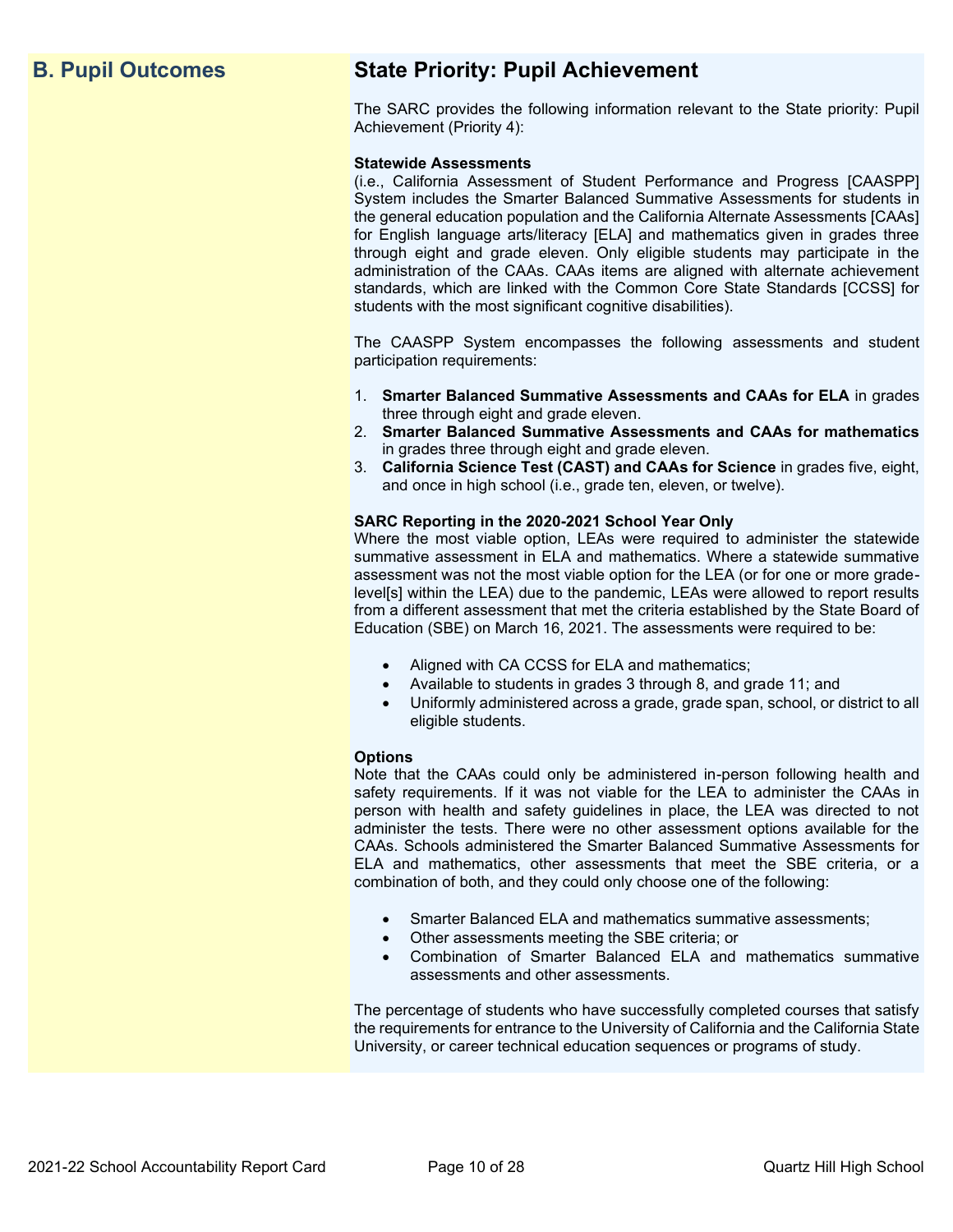### **Percentage of Students Meeting or Exceeding the State Standard on CAASPP**

This table displays CAASPP test results in ELA and mathematics for all students grades three through eight and grade eleven taking and completing a state-administered assessment.

The 2019-2020 data cells with N/A values indicate that the 2019-2020 data are not available due to the COVID-19 pandemic and resulting summative test suspension. The Executive Order N-30-20 was issued which waived the assessment, accountability, and reporting requirements for the 2019-2020 school year.

The 2020-2021 data cells have N/A values because these data are not comparable to other year data due to the COVID-19 pandemic during the 2020-2021 school year. Where the CAASPP assessments in ELA and/or mathematics is not the most viable option, the LEAs were allowed to administer local assessments. Therefore, the 2020-2021 data between school years for the school, district, state are not an accurate comparison. As such, it is inappropriate to compare results of the 2020-2021 school year to other school years.

| Subject                                                              | <b>School</b><br>2019-20 | <b>School</b><br>2020-21 | <b>District</b><br>2019-20 | <b>District</b><br>2020-21 | <b>State</b><br>2019-20 | <b>State</b><br>2020-21 |
|----------------------------------------------------------------------|--------------------------|--------------------------|----------------------------|----------------------------|-------------------------|-------------------------|
| <b>English Language Arts/Literacy</b><br>$\left($ grades 3-8 and 11) | N/A                      | N/A                      | N/A                        | N/A                        | N/A                     | N/A                     |
| <b>Mathematics</b><br>$(grades 3-8 and 11)$                          | N/A                      | N/A                      | N/A                        | N/A                        | N/A                     | N/A                     |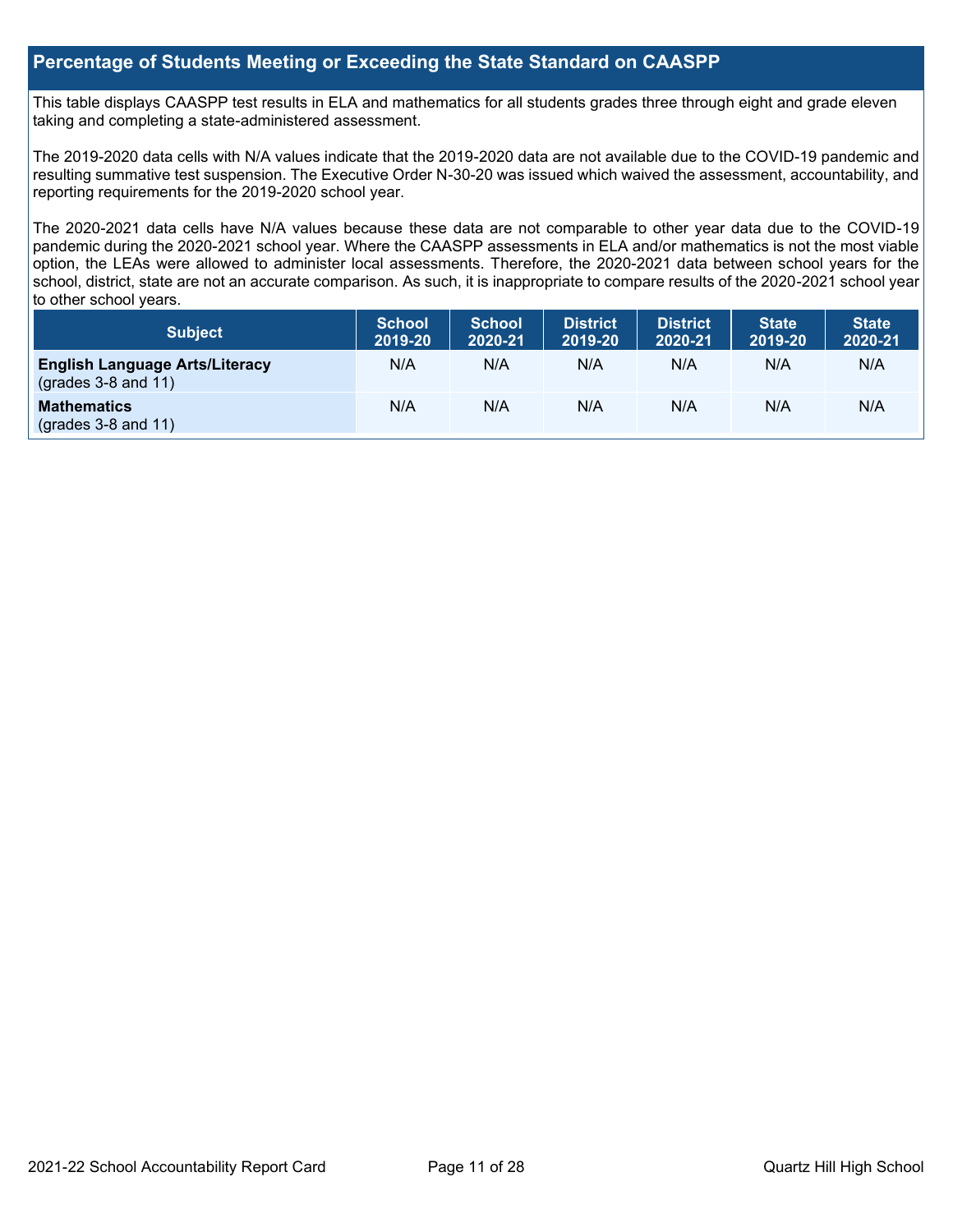### **2020-21 CAASPP Test Results in ELA by Student Group**

This table displays CAASPP test results in ELA by student group for students grades three through eight and grade eleven taking and completing a state-administered assessment. The CDE will populate this table for schools in cases where the school administered the CAASPP assessment. In cases where the school administered a local assessment instead of CAASPP, the CDE will populate this table with "NT" values, meaning this school did not test students using the CAASPP. See the local assessment(s) table for more information.

| <b>CAASPP</b><br><b>Student Groups</b>               | <b>CAASPP</b><br><b>Total</b><br><b>Enrollment</b> | <b>CAASPP</b><br><b>Number</b><br><b>Tested</b> | <b>CAASPP</b><br><b>Percent</b><br><b>Tested</b> | <b>CAASPP</b><br><b>Percent</b><br><b>Not Tested</b> | <b>CAASPP</b><br><b>Percent</b><br>Met or<br><b>Exceeded</b> |
|------------------------------------------------------|----------------------------------------------------|-------------------------------------------------|--------------------------------------------------|------------------------------------------------------|--------------------------------------------------------------|
| <b>All Students</b>                                  | 687                                                | <b>NT</b>                                       | <b>NT</b>                                        | <b>NT</b>                                            | <b>NT</b>                                                    |
| <b>Female</b>                                        | 347                                                | <b>NT</b>                                       | <b>NT</b>                                        | <b>NT</b>                                            | <b>NT</b>                                                    |
| <b>Male</b>                                          | 340                                                | <b>NT</b>                                       | <b>NT</b>                                        | <b>NT</b>                                            | <b>NT</b>                                                    |
| American Indian or Alaska Native                     | $\mathbf 0$                                        | $\mathbf 0$                                     | $\mathbf 0$                                      | $\mathbf 0$                                          | $\mathbf 0$                                                  |
| <b>Asian</b>                                         | 24                                                 | <b>NT</b>                                       | <b>NT</b>                                        | <b>NT</b>                                            | <b>NT</b>                                                    |
| <b>Black or African American</b>                     | 67                                                 | <b>NT</b>                                       | <b>NT</b>                                        | <b>NT</b>                                            | <b>NT</b>                                                    |
| <b>Filipino</b>                                      | 12                                                 | <b>NT</b>                                       | <b>NT</b>                                        | <b>NT</b>                                            | <b>NT</b>                                                    |
| <b>Hispanic or Latino</b>                            | 315                                                | <b>NT</b>                                       | <b>NT</b>                                        | <b>NT</b>                                            | <b>NT</b>                                                    |
| Native Hawaiian or Pacific Islander                  | $\mathbf 0$                                        | $\mathbf 0$                                     | $\mathbf 0$                                      | $\overline{0}$                                       | $\mathbf 0$                                                  |
| <b>Two or More Races</b>                             | 50                                                 | <b>NT</b>                                       | <b>NT</b>                                        | <b>NT</b>                                            | <b>NT</b>                                                    |
| <b>White</b>                                         | 219                                                | <b>NT</b>                                       | <b>NT</b>                                        | <b>NT</b>                                            | <b>NT</b>                                                    |
| <b>English Learners</b>                              | --                                                 | <b>NT</b>                                       | <b>NT</b>                                        | <b>NT</b>                                            | <b>NT</b>                                                    |
| <b>Foster Youth</b>                                  | $\overline{\phantom{a}}$                           | <b>NT</b>                                       | <b>NT</b>                                        | <b>NT</b>                                            | <b>NT</b>                                                    |
| <b>Homeless</b>                                      | --                                                 | <b>NT</b>                                       | <b>NT</b>                                        | <b>NT</b>                                            | <b>NT</b>                                                    |
| <b>Military</b>                                      | 12                                                 | <b>NT</b>                                       | <b>NT</b>                                        | <b>NT</b>                                            | <b>NT</b>                                                    |
| <b>Socioeconomically Disadvantaged</b>               | 333                                                | <b>NT</b>                                       | <b>NT</b>                                        | <b>NT</b>                                            | <b>NT</b>                                                    |
| <b>Students Receiving Migrant Education Services</b> | $\overline{\phantom{a}}$                           | <b>NT</b>                                       | <b>NT</b>                                        | <b>NT</b>                                            | NT                                                           |
| <b>Students with Disabilities</b>                    | 77                                                 | <b>NT</b>                                       | <b>NT</b>                                        | <b>NT</b>                                            | <b>NT</b>                                                    |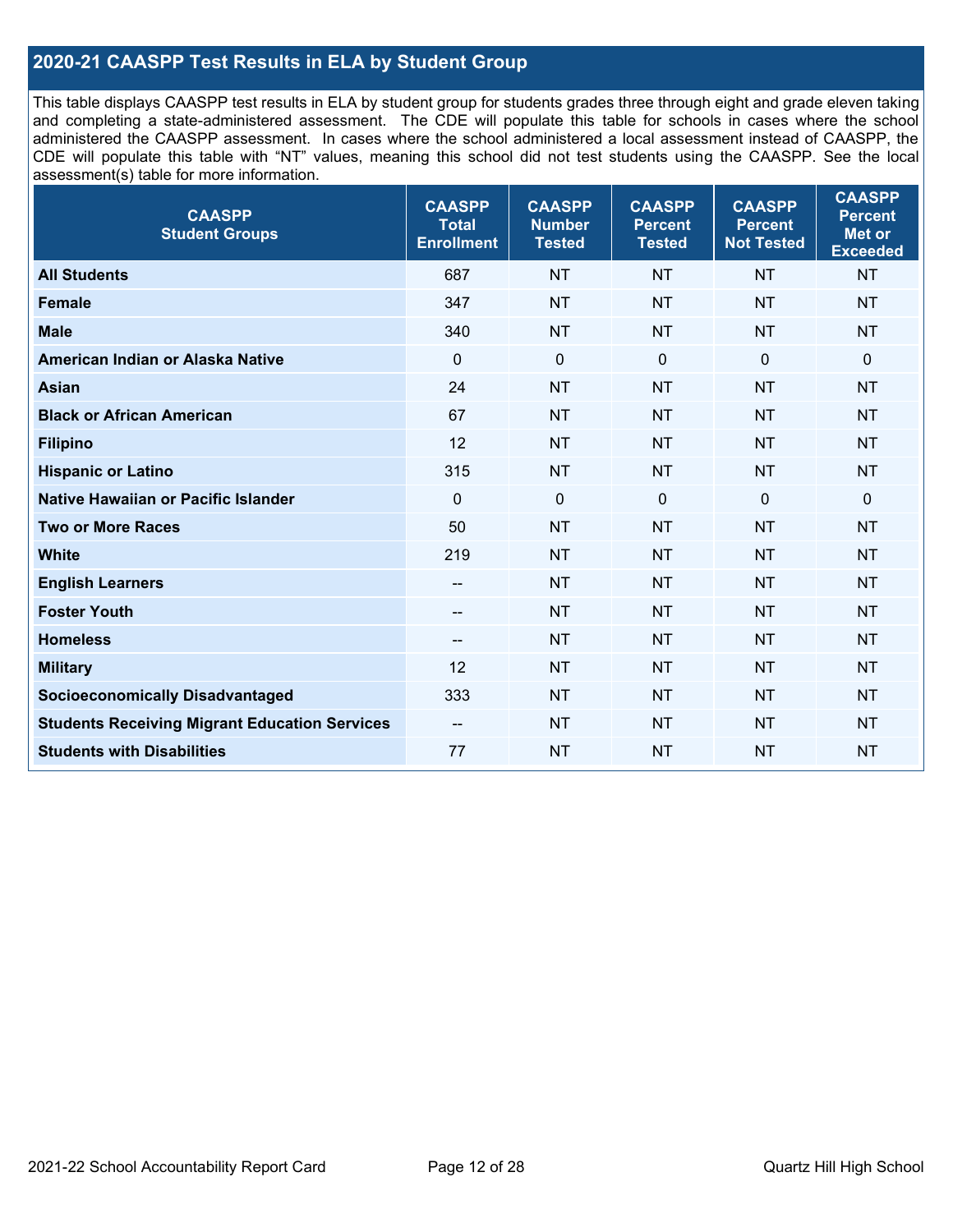### **2020-21 CAASPP Test Results in Math by Student Group**

This table displays CAASPP test results in Math by student group for students grades three through eight and grade eleven taking and completing a state-administered assessment. The CDE will populate this table for schools in cases where the school administered the CAASPP assessment. In cases where the school administered a local assessment instead of CAASPP, the CDE will populate this table with "NT" values, meaning this school did not test students using the CAASPP. See the local assessment(s) table for more information.

| <b>CAASPP</b><br><b>Student Groups</b>               | <b>CAASPP</b><br><b>Total</b><br><b>Enrollment</b> | <b>CAASPP</b><br><b>Number</b><br><b>Tested</b> | <b>CAASPP</b><br><b>Percent</b><br><b>Tested</b> | <b>CAASPP</b><br><b>Percent</b><br><b>Not Tested</b> | <b>CAASPP</b><br><b>Percent</b><br>Met or<br><b>Exceeded</b> |
|------------------------------------------------------|----------------------------------------------------|-------------------------------------------------|--------------------------------------------------|------------------------------------------------------|--------------------------------------------------------------|
| <b>All Students</b>                                  | 687                                                | <b>NT</b>                                       | <b>NT</b>                                        | <b>NT</b>                                            | <b>NT</b>                                                    |
| <b>Female</b>                                        | 347                                                | <b>NT</b>                                       | <b>NT</b>                                        | <b>NT</b>                                            | <b>NT</b>                                                    |
| <b>Male</b>                                          | 340                                                | <b>NT</b>                                       | <b>NT</b>                                        | <b>NT</b>                                            | <b>NT</b>                                                    |
| American Indian or Alaska Native                     | $\mathbf 0$                                        | $\mathbf 0$                                     | $\mathbf 0$                                      | $\mathbf 0$                                          | 0                                                            |
| <b>Asian</b>                                         | 24                                                 | <b>NT</b>                                       | <b>NT</b>                                        | <b>NT</b>                                            | <b>NT</b>                                                    |
| <b>Black or African American</b>                     | 67                                                 | <b>NT</b>                                       | <b>NT</b>                                        | <b>NT</b>                                            | <b>NT</b>                                                    |
| <b>Filipino</b>                                      | 12                                                 | <b>NT</b>                                       | <b>NT</b>                                        | <b>NT</b>                                            | <b>NT</b>                                                    |
| <b>Hispanic or Latino</b>                            | 315                                                | <b>NT</b>                                       | <b>NT</b>                                        | <b>NT</b>                                            | <b>NT</b>                                                    |
| Native Hawaiian or Pacific Islander                  | $\mathbf 0$                                        | $\mathbf 0$                                     | $\mathbf{0}$                                     | $\overline{0}$                                       | 0                                                            |
| <b>Two or More Races</b>                             | 50                                                 | <b>NT</b>                                       | <b>NT</b>                                        | <b>NT</b>                                            | <b>NT</b>                                                    |
| <b>White</b>                                         | 219                                                | <b>NT</b>                                       | <b>NT</b>                                        | <b>NT</b>                                            | <b>NT</b>                                                    |
| <b>English Learners</b>                              | --                                                 | <b>NT</b>                                       | <b>NT</b>                                        | <b>NT</b>                                            | <b>NT</b>                                                    |
| <b>Foster Youth</b>                                  | $\qquad \qquad -$                                  | <b>NT</b>                                       | <b>NT</b>                                        | <b>NT</b>                                            | <b>NT</b>                                                    |
| <b>Homeless</b>                                      | --                                                 | <b>NT</b>                                       | <b>NT</b>                                        | <b>NT</b>                                            | <b>NT</b>                                                    |
| <b>Military</b>                                      | 12                                                 | <b>NT</b>                                       | <b>NT</b>                                        | <b>NT</b>                                            | <b>NT</b>                                                    |
| <b>Socioeconomically Disadvantaged</b>               | 333                                                | <b>NT</b>                                       | <b>NT</b>                                        | <b>NT</b>                                            | <b>NT</b>                                                    |
| <b>Students Receiving Migrant Education Services</b> | $\overline{\phantom{a}}$                           | <b>NT</b>                                       | <b>NT</b>                                        | <b>NT</b>                                            | <b>NT</b>                                                    |
| <b>Students with Disabilities</b>                    | 77                                                 | <b>NT</b>                                       | <b>NT</b>                                        | <b>NT</b>                                            | <b>NT</b>                                                    |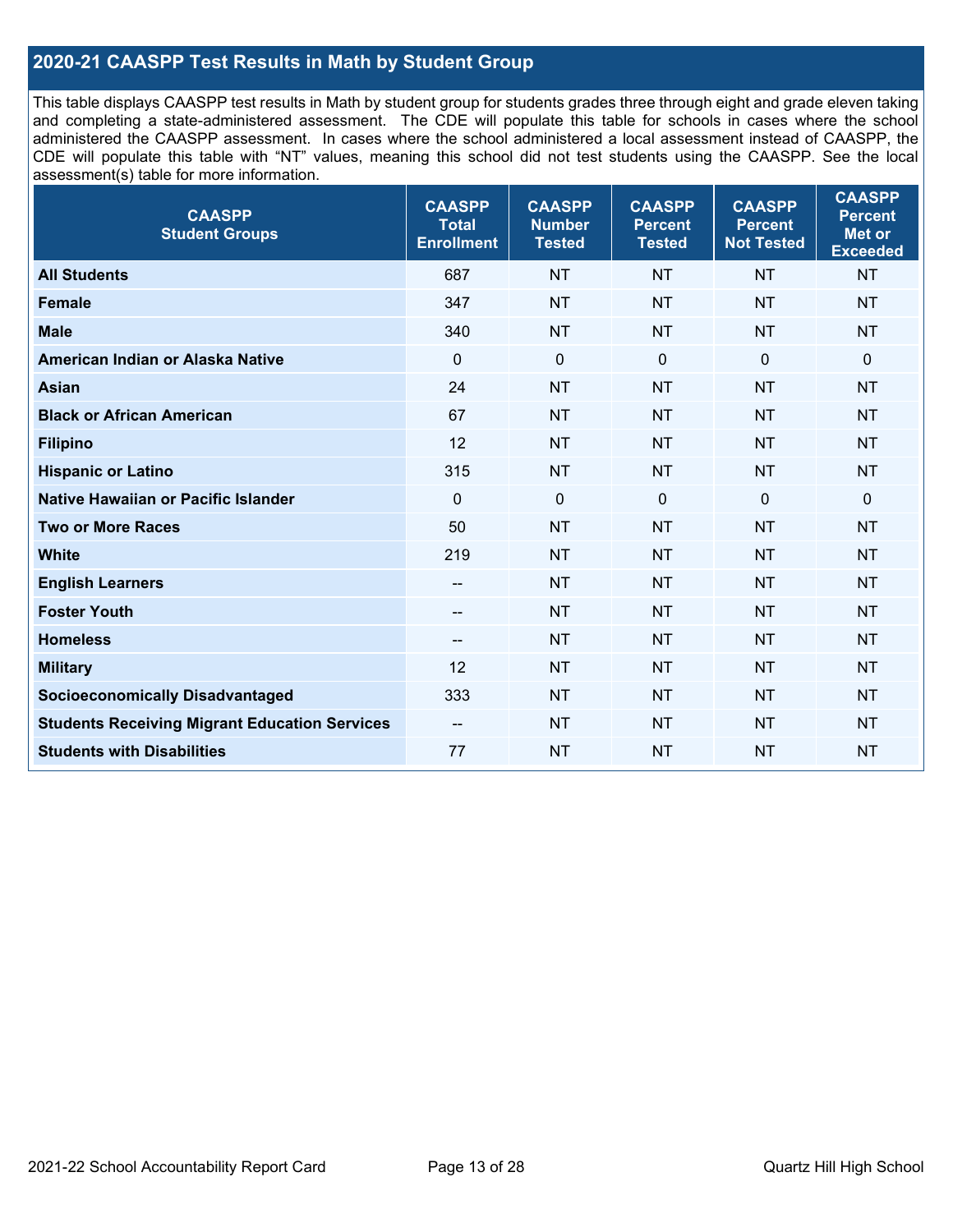### **2020-21 Local Assessment Test Results in ELA by Student Group**

This table displays Local Assessment test results in ELA by student group for students grades three through eight and grade eleven. LEAs/schools will populate this table for schools in cases where the school administered a local assessment. In cases where the school administered the CAASPP assessment, LEAs/schools will populate this table with "N/A" values in all cells, meaning this table is Not Applicable for this school.

| <b>NWEA MAP Math</b><br><b>Student Groups</b>                                              | <b>NWEA MAP</b><br><b>Math</b><br><b>Total</b><br><b>Enrollment</b> | <b>NWEA MAP</b><br><b>Math</b><br><b>Number</b><br><b>Tested</b> | <b>NWEA MAP</b><br><b>Math</b><br><b>Percent</b><br><b>Tested</b> | <b>NWEA MAP</b><br><b>Math</b><br><b>Percent</b><br><b>Not Tested</b> | <b>NWEA MAP</b><br><b>Math</b><br><b>Percent</b><br><b>At or Above</b><br><b>Grade Level</b> |
|--------------------------------------------------------------------------------------------|---------------------------------------------------------------------|------------------------------------------------------------------|-------------------------------------------------------------------|-----------------------------------------------------------------------|----------------------------------------------------------------------------------------------|
| <b>All Students</b>                                                                        | 686                                                                 | 469                                                              | 68%                                                               | 32%                                                                   | 71%                                                                                          |
| <b>Female</b>                                                                              | 347                                                                 | 255                                                              | 73%                                                               | 27%                                                                   | 75%                                                                                          |
| <b>Male</b>                                                                                | 339                                                                 | 214                                                              | 63%                                                               | 37%                                                                   | 66%                                                                                          |
| American Indian or Alaska Native                                                           | $\mathbf 0$                                                         | $\mathbf 0$                                                      | <b>NA</b>                                                         | <b>NA</b>                                                             | <b>NA</b>                                                                                    |
| <b>Asian</b>                                                                               | 24                                                                  | 22                                                               | 92%                                                               | 8%                                                                    | 73%                                                                                          |
| <b>Black or African American</b>                                                           | 65                                                                  | 36                                                               | 55%                                                               | 45%                                                                   | 61%                                                                                          |
| <b>Filipino</b>                                                                            | 12                                                                  | 11                                                               | 92%                                                               | 8%                                                                    | 82%                                                                                          |
| <b>Hispanic or Latino</b>                                                                  | 263                                                                 | 185                                                              | 70%                                                               | 30%                                                                   | 64%                                                                                          |
| <b>Native Hawaiian or Pacific Islander</b>                                                 | $\mathbf 0$                                                         | $\mathbf 0$                                                      | <b>NA</b>                                                         | <b>NA</b>                                                             | <b>NA</b>                                                                                    |
| <b>Two or More Races</b>                                                                   | 105                                                                 | 72                                                               | 69%                                                               | 31%                                                                   | 76%                                                                                          |
| <b>White</b>                                                                               | 217                                                                 | 143                                                              | 66%                                                               | 34%                                                                   | 79%                                                                                          |
| <b>English Learners</b>                                                                    | 10                                                                  | $6\phantom{1}$                                                   | 60%                                                               | 40%                                                                   | 17%                                                                                          |
| <b>Foster Youth</b>                                                                        | 4                                                                   | $\pmb{0}$                                                        | $0\%$                                                             | 100%                                                                  | <b>NA</b>                                                                                    |
| <b>Homeless</b>                                                                            | 4                                                                   | $\overline{2}$                                                   | 50%                                                               | 50%                                                                   | $0\%$                                                                                        |
| <b>Military</b>                                                                            | 12                                                                  | 8                                                                | 67%                                                               | 33%                                                                   | 88%                                                                                          |
| <b>Socioeconomically Disadvantaged</b>                                                     | 325                                                                 | 201                                                              | 62%                                                               | 38%                                                                   | 59%                                                                                          |
| <b>Students Receiving Migrant Education Services</b>                                       | 1                                                                   | 1                                                                | 100%                                                              | 0%                                                                    | 100%                                                                                         |
| <b>Students with Disabilities</b>                                                          | 75                                                                  | 25                                                               | 33%                                                               | 67%                                                                   | 36%                                                                                          |
| *At or above the grade-level standard in the context of the local assessment administered. |                                                                     |                                                                  |                                                                   |                                                                       |                                                                                              |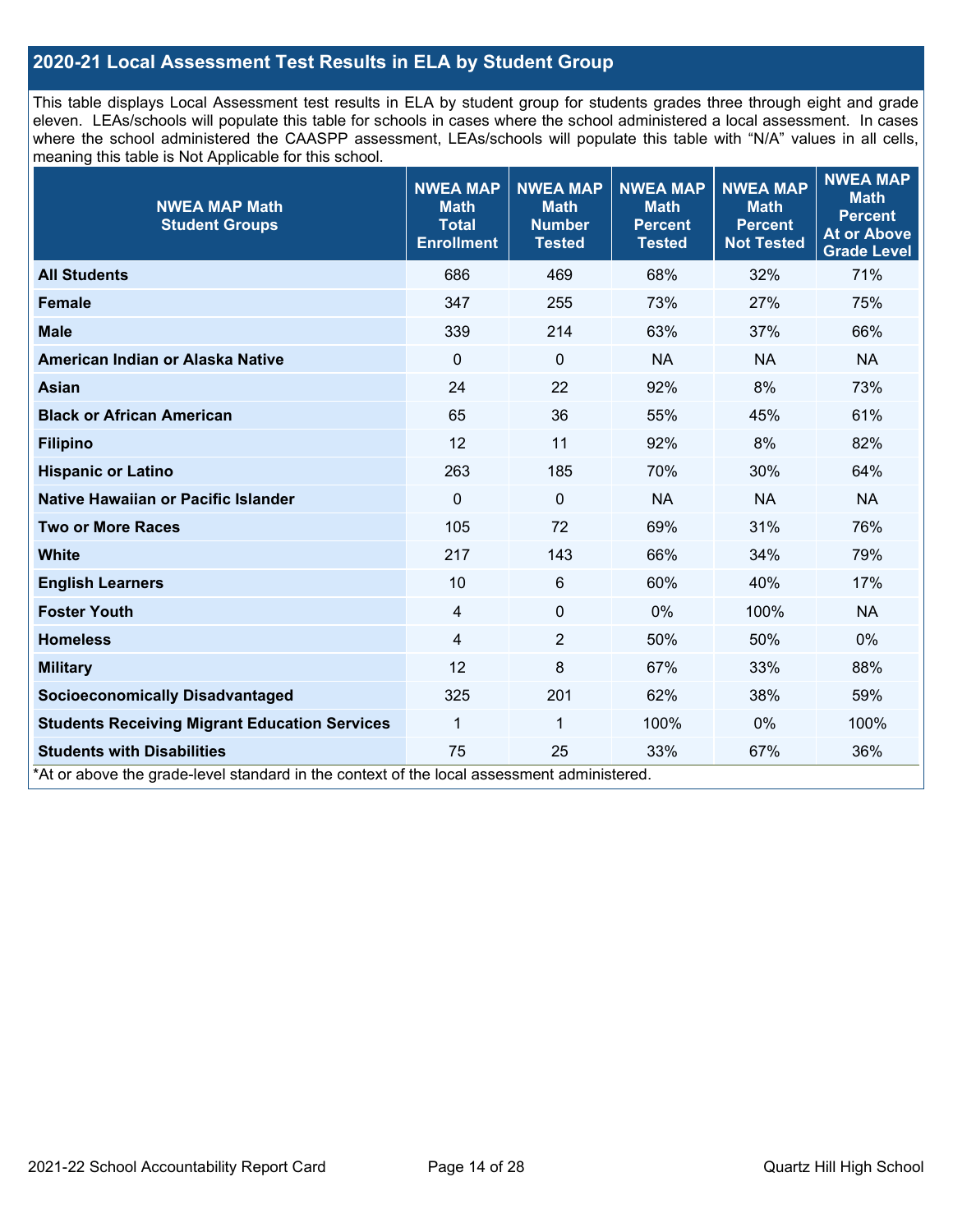### **2020-21 Local Assessment Test Results in Math by Student Group**

This table displays Local Assessment test results in Math by student group for students grades three through eight and grade eleven. LEAs/schools will populate this table for schools in cases where the school administered a local assessment. In cases where the school administered the CAASPP assessment, LEAs/schools will populate this table with "N/A" values in all cells, meaning this table is Not Applicable for this school.

| <b>NWEA MAP Math</b><br><b>Student Groups</b>                                                                                   | <b>NWEA MAP</b><br><b>Math</b><br><b>Total</b><br><b>Enrollment</b> | <b>NWEA MAP</b><br><b>Math</b><br><b>Number</b><br><b>Tested</b> | <b>NWEA MAP</b><br><b>Math</b><br><b>Percent</b><br><b>Tested</b> | <b>NWEA MAP</b><br><b>Math</b><br><b>Percent</b><br><b>Not Tested</b> | <b>NWEA MAP</b><br><b>Math</b><br><b>Percent</b><br><b>At or Above</b><br><b>Grade Level</b> |
|---------------------------------------------------------------------------------------------------------------------------------|---------------------------------------------------------------------|------------------------------------------------------------------|-------------------------------------------------------------------|-----------------------------------------------------------------------|----------------------------------------------------------------------------------------------|
| <b>All Students</b>                                                                                                             | 686                                                                 | 471                                                              | 69%                                                               | 31%                                                                   | 63%                                                                                          |
| <b>Female</b>                                                                                                                   | 347                                                                 | 257                                                              | 74%                                                               | 26%                                                                   | 66%                                                                                          |
| <b>Male</b>                                                                                                                     | 339                                                                 | 214                                                              | 63%                                                               | 37%                                                                   | 60%                                                                                          |
| American Indian or Alaska Native                                                                                                | $\Omega$                                                            | $\mathbf 0$                                                      | <b>NA</b>                                                         | <b>NA</b>                                                             | <b>NA</b>                                                                                    |
| <b>Asian</b>                                                                                                                    | 24                                                                  | 19                                                               | 79%                                                               | 21%                                                                   | 89%                                                                                          |
| <b>Black or African American</b>                                                                                                | 65                                                                  | 40                                                               | 62%                                                               | 38%                                                                   | 30%                                                                                          |
| <b>Filipino</b>                                                                                                                 | 12                                                                  | 10                                                               | 83%                                                               | 17%                                                                   | 100%                                                                                         |
| <b>Hispanic or Latino</b>                                                                                                       | 263                                                                 | 181                                                              | 69%                                                               | 31%                                                                   | 61%                                                                                          |
| Native Hawaiian or Pacific Islander                                                                                             | $\mathbf 0$                                                         | $\mathbf 0$                                                      | <b>NA</b>                                                         | <b>NA</b>                                                             | <b>NA</b>                                                                                    |
| <b>Two or More Races</b>                                                                                                        | 105                                                                 | 74                                                               | 70%                                                               | 30%                                                                   | 62%                                                                                          |
| <b>White</b>                                                                                                                    | 217                                                                 | 147                                                              | 68%                                                               | 32%                                                                   | 69%                                                                                          |
| <b>English Learners</b>                                                                                                         | 10                                                                  | 5                                                                | 50%                                                               | 50%                                                                   | 20%                                                                                          |
| <b>Foster Youth</b>                                                                                                             | $\overline{4}$                                                      | $\mathbf 0$                                                      | 0%                                                                | 100%                                                                  | <b>NA</b>                                                                                    |
| <b>Homeless</b>                                                                                                                 | 4                                                                   | 3                                                                | 75%                                                               | 25%                                                                   | 33%                                                                                          |
| <b>Military</b>                                                                                                                 | 12                                                                  | 11                                                               | 92%                                                               | 8%                                                                    | 27%                                                                                          |
| <b>Socioeconomically Disadvantaged</b>                                                                                          | 325                                                                 | 199                                                              | 61%                                                               | 39%                                                                   | 52%                                                                                          |
| <b>Students Receiving Migrant Education Services</b>                                                                            | 1                                                                   | 1                                                                | 100%                                                              | 0%                                                                    | 100%                                                                                         |
| <b>Students with Disabilities</b><br>*At or above the grade-level standard in the context of the local assessment administered. | 75                                                                  | 42                                                               | 56%                                                               | 44%                                                                   | 10%                                                                                          |

### **CAASPP Test Results in Science for All Students**

This table displays the percentage of all students grades five, eight, and High School meeting or exceeding the State Standard.

The 2019-2020 data cells with N/A values indicate that the 2019-2020 data are not available due to the COVID-19 pandemic and resulting summative testing suspension. The Executive Order N-30-20 was issued which waived the assessment, accountability, and reporting requirements for the 2019-2020 school year.

For any 2020-2021 data cells with N/T values indicate that this school did not test students using the CAASPP Science.

| <b>Subject</b>                                  | <b>School</b> | <b>School</b> | <b>District</b> | District | <b>State</b> | <b>State</b> |
|-------------------------------------------------|---------------|---------------|-----------------|----------|--------------|--------------|
|                                                 | 2019-20       | 2020-21       | 2019-20         | 2020-21  | 2019-20      | 2020-21      |
| <b>Science</b><br>(grades 5, 8 and high school) | N/A           | ΝT            | N/A             | ΝT       | N/A          | 28.72        |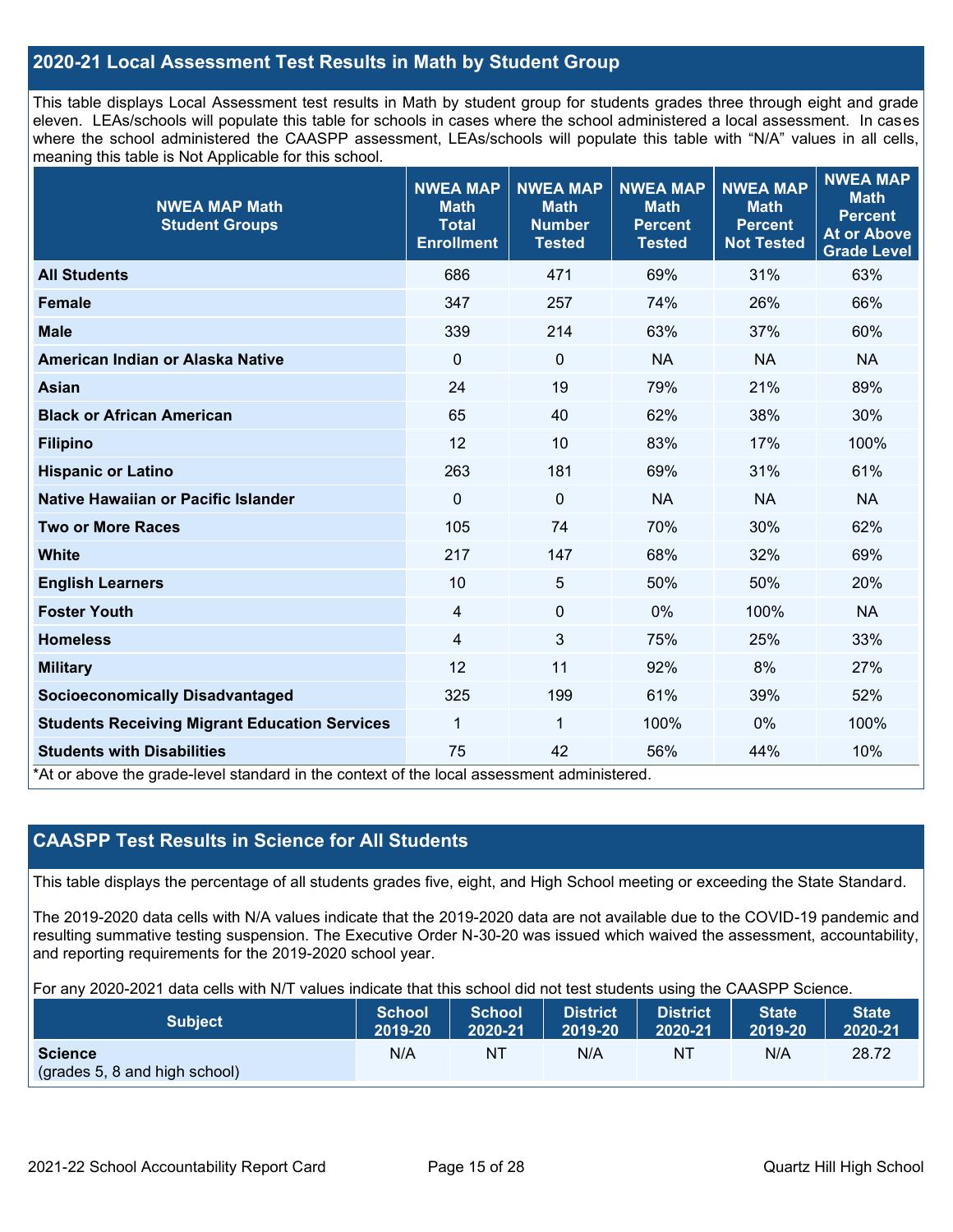### **2020-21 CAASPP Test Results in Science by Student Group**

This table displays CAASPP test results in Science by student group for students grades five, eight, and High School. For any data cells with N/T values indicate that this school did not test students using the CAASPP Science.

| <b>Student Group</b>                                 | <b>Total</b><br><b>Enrollment</b> | <b>Number</b><br><b>Tested</b> | <b>Percent</b><br><b>Tested</b> | <b>Percent</b><br><b>Not Tested</b> | <b>Percent</b><br>Met or<br><b>Exceeded</b> |
|------------------------------------------------------|-----------------------------------|--------------------------------|---------------------------------|-------------------------------------|---------------------------------------------|
| <b>All Students</b>                                  | 55                                | <b>NT</b>                      | <b>NT</b>                       | <b>NT</b>                           | <b>NT</b>                                   |
| <b>Female</b>                                        | 35                                | <b>NT</b>                      | <b>NT</b>                       |                                     |                                             |
| <b>Male</b>                                          | 20                                | <b>NT</b>                      | <b>NT</b>                       |                                     |                                             |
| American Indian or Alaska Native                     | $\mathbf{0}$                      | $\mathbf 0$                    | $\mathbf 0$                     | $\mathbf{0}$                        | $\mathbf 0$                                 |
| <b>Asian</b>                                         | --                                | <b>NT</b>                      | <b>NT</b>                       | <b>NT</b>                           | <b>NT</b>                                   |
| <b>Black or African American</b>                     | --                                | <b>NT</b>                      | <b>NT</b>                       | <b>NT</b>                           | <b>NT</b>                                   |
| <b>Filipino</b>                                      | --                                | <b>NT</b>                      | <b>NT</b>                       | <b>NT</b>                           | <b>NT</b>                                   |
| <b>Hispanic or Latino</b>                            | 23                                | <b>NT</b>                      | <b>NT</b>                       | <b>NT</b>                           | <b>NT</b>                                   |
| Native Hawaiian or Pacific Islander                  | $\mathbf 0$                       | $\mathbf 0$                    | $\mathbf{0}$                    | $\mathbf 0$                         | 0                                           |
| <b>Two or More Races</b>                             | $\qquad \qquad -$                 | <b>NT</b>                      | <b>NT</b>                       | <b>NT</b>                           | <b>NT</b>                                   |
| <b>White</b>                                         | 15                                | <b>NT</b>                      | <b>NT</b>                       | <b>NT</b>                           | <b>NT</b>                                   |
| <b>English Learners</b>                              | --                                | <b>NT</b>                      | <b>NT</b>                       | <b>NT</b>                           | <b>NT</b>                                   |
| <b>Foster Youth</b>                                  | --                                | <b>NT</b>                      | <b>NT</b>                       | <b>NT</b>                           | <b>NT</b>                                   |
| <b>Homeless</b>                                      | --                                | <b>NT</b>                      | <b>NT</b>                       | <b>NT</b>                           | <b>NT</b>                                   |
| <b>Military</b>                                      | --                                | <b>NT</b>                      | <b>NT</b>                       | <b>NT</b>                           | <b>NT</b>                                   |
| <b>Socioeconomically Disadvantaged</b>               | 24                                | <b>NT</b>                      | <b>NT</b>                       | <b>NT</b>                           | <b>NT</b>                                   |
| <b>Students Receiving Migrant Education Services</b> | $\mathbf 0$                       | $\mathbf 0$                    | $\mathbf{0}$                    | $\mathbf 0$                         | $\mathbf 0$                                 |
| <b>Students with Disabilities</b>                    | --                                | <b>NT</b>                      | <b>NT</b>                       | <b>NT</b>                           | <b>NT</b>                                   |

### **2020-21 Career Technical Education Programs**

Quartz Hill High School (QHHS) offers a wide variety of career technical education (CTE) programs that include exploratory courses, a sequence of courses (pathway), and an academy, all of which prepare students for both college and career. The QHHS Television and Video Academy (QHTV) provide students the opportunity to learn in a small learning community where students are cohorted within their CTE and academic courses. This allows students to learn through the lens of film and television that integrates the academic and technical content within this relevant career theme. Field trips, guest speakers, working with industry-grade equipment, work-based learning, real-world projects, and after-school activities aid in connecting students to all aspects of the industry. To meet the regional labor market demand, our school offers a CTE four course Project Lead the Way (PLTW) pathway in engineering, culminating with a course in aerospace. Students work in state-of-the-art equipment within a lab environment to learn STEM content. Exploratory CTE courses allow QHHS students to learn basic content in electronics, multi-media, graphic design, and robotics.

The district's CTE division supports QHHS in the development and implementation of high-quality career pathways and academies that address regional labor market needs. They work in conjunction with school sites, industry, and the community college to ensure students in the CTE programs at QHHS are able to transition successfully after graduation.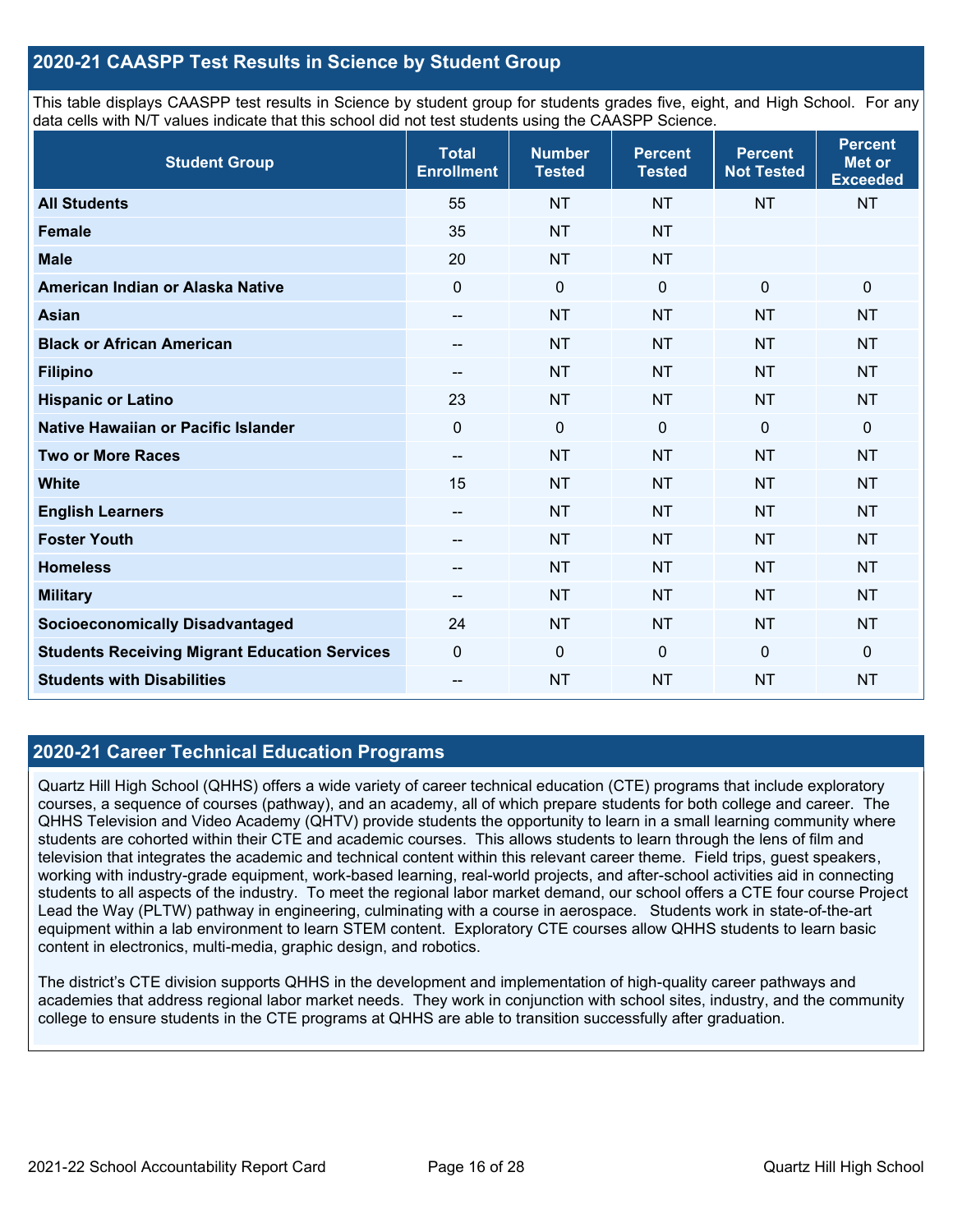### **2020-21 Career Technical Education (CTE) Participation**

| <b>Measure</b>                                                                                                                    | <b>CTE Program Participation</b> |
|-----------------------------------------------------------------------------------------------------------------------------------|----------------------------------|
| Number of Pupils Participating in CTE                                                                                             | 873                              |
| Percent of Pupils that Complete a CTE Program and Earn a High School Diploma                                                      | 64.4                             |
| Percent of CTE Courses that are Sequenced or Articulated Between the School and<br><b>Institutions of Postsecondary Education</b> | 20                               |

### **Course Enrollment/Completion**

This table displays the course enrollment/completion of University of California (UC) and/or California State University (CSU) admission requirements.

| <b>UC/CSU Course Measure</b>                                                | <b>Percent</b> |
|-----------------------------------------------------------------------------|----------------|
| 2020-2021 Pupils Enrolled in Courses Required for UC/CSU Admission          | 95.86          |
| 2019-2020 Graduates Who Completed All Courses Required for UC/CSU Admission | 44.56          |

### **B. Pupil Outcomes State Priority: Other Pupil Outcomes**

The SARC provides the following information relevant to the State priority: Other Pupil Outcomes (Priority 8): Pupil outcomes in the subject area of physical education.

### **2020-21 California Physical Fitness Test Results**

Due to the COVID-19 crisis, the Physical Fitness Test was suspended during the 2020-2021 school year and therefore no data are reported and each cell in this table is populated with "N/A."

| <b>Grade Level</b> | <b>Four of Six Fitness Standards</b> | <b>Five of Six Fitness Standards</b> | <b>Percentage of Students Meeting   Percentage of Students Meeting   Percentage of Students Meeting  </b><br><b>Six of Six Fitness Standards</b> |
|--------------------|--------------------------------------|--------------------------------------|--------------------------------------------------------------------------------------------------------------------------------------------------|
| Grade 5            | N/A                                  | N/A                                  | N/A                                                                                                                                              |
| Grade 7            | N/A                                  | N/A                                  | N/A                                                                                                                                              |
| Grade 9            | N/A                                  | N/A                                  | N/A                                                                                                                                              |

## **C. Engagement State Priority: Parental Involvement**

The SARC provides the following information relevant to the State priority: Parental Involvement (Priority 3): Efforts the school district makes to seek parent input in making decisions regarding the school district and at each school site.

### **2021-22 Opportunities for Parental Involvement**

Parent involvement and participation continues to be an important part of the Quartz Hill High School (QHHS) community. Parents are afforded multiple avenues of communicating their thoughts and concerns with the school. For example, parents have an anonymous tip line, the District app (for mobile phones), the annual Campus Climate Survey, and direct access to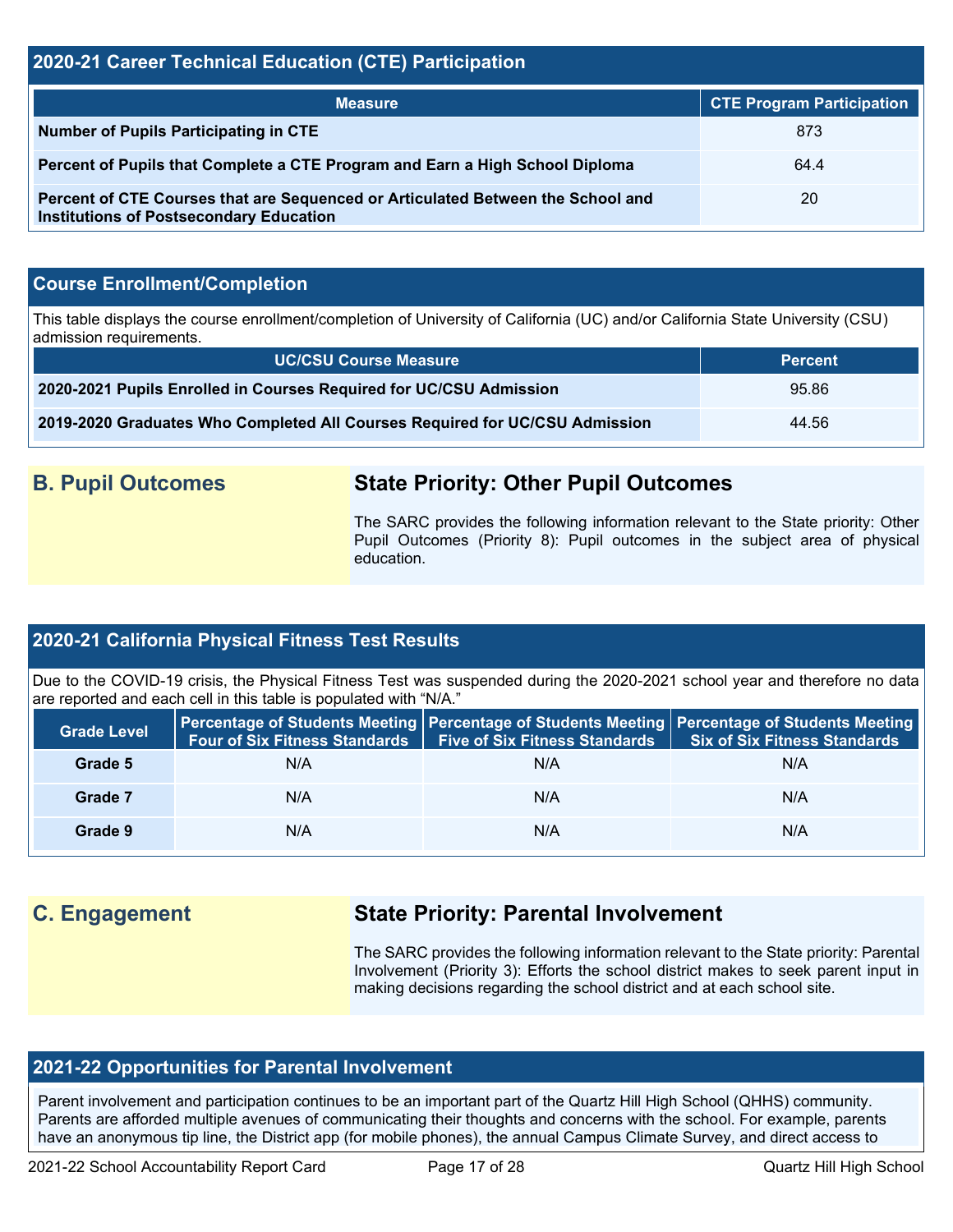### **2021-22 Opportunities for Parental Involvement**

administrators and teachers. Parents willingly volunteer their time and expertise to support our educational program. Parent volunteers perform a variety of tasks, including but not limited to clerical assistance, classroom support, student registration, and many other opportunities when needed. During the 19/20 school year, QHHS parents volunteered a total of 1,500 hours. QHHS was closed to the public during the first quarter of the 20/21 school year, severely limiting the opportunity for parental involvement.

Several of our academic and athletic teams have booster clubs composed of spirited and enthusiastic parents who help raise money to support our academic and athletic programs.

Parents are also actively involved in site decision making through their participation in the Principal's Parent Advisory Committee, the School Site Council, English Learner Advisory Committee, and a variety of other committees. Parents that are interested in participating in these advisory committees should contact the Principal's office at ext. 711.

### **C. Engagement State Priority: Pupil Engagement**

The SARC provides the following information relevant to the State priority: Pupil Engagement (Priority 5):

- High school dropout rates;
- High school graduation rates; and
- Chronic Absenteeism

### **Dropout Rate and Graduation Rate (Four-Year Cohort Rate)**

| <b>Indicator</b>       | <b>School</b><br>2018-19 | <b>School</b><br>2019-20 | <b>School</b><br>2020-21 | District<br>2018-19 | <b>District</b><br>2019-20 | <b>District</b><br>2020-21 | State <sup>1</sup><br>2018-19 | <b>State</b><br>2019-20 | <b>State</b><br>2020-21 |
|------------------------|--------------------------|--------------------------|--------------------------|---------------------|----------------------------|----------------------------|-------------------------------|-------------------------|-------------------------|
| <b>Dropout Rate</b>    | 2.2                      | 3.2                      | 4.4                      | 11.0                | 9.7                        | 18.3                       | 9.0                           | 8.9                     | 9.4                     |
| <b>Graduation Rate</b> | 96.0                     | 91.5                     | 90.6                     | 78.9                | 76.4                       | 71.9                       | 84.5                          | 84.2                    | 83.6                    |

### **2020-21 Graduation Rate by Student Group (Four-Year Cohort Rate)**

This table displays the 2020-21 graduation rate by student group. For information on the Four-Year Adjusted Cohort Graduation Rate (ACGR), visit the CDE Adjusted Cohort Graduation Rate web page at [www.cde.ca.gov/ds/ad/acgrinfo.asp.](http://www.cde.ca.gov/ds/ad/acgrinfo.asp)

| <b>Student Group</b>                | <b>Number of</b><br><b>Students in Cohort</b> | <b>Number of</b><br><b>Cohort Graduates</b> | <b>Cohort</b><br><b>Graduation Rate</b> |
|-------------------------------------|-----------------------------------------------|---------------------------------------------|-----------------------------------------|
| <b>All Students</b>                 | 712                                           | 645                                         | 90.6                                    |
| <b>Female</b>                       | 390                                           | 364                                         | 93.3                                    |
| <b>Male</b>                         | 322                                           | 281                                         | 87.3                                    |
| American Indian or Alaska Native    | $\overline{\phantom{m}}$                      | $\overline{\phantom{a}}$                    | $\qquad \qquad \cdots$                  |
| <b>Asian</b>                        | 26                                            | 23                                          | 88.5                                    |
| <b>Black or African American</b>    | 62                                            | 53                                          | 85.5                                    |
| <b>Filipino</b>                     | 12                                            | 12                                          | 100.0                                   |
| <b>Hispanic or Latino</b>           | 300                                           | 269                                         | 89.7                                    |
| Native Hawaiian or Pacific Islander | 0                                             | 0                                           | 0.00                                    |
| <b>Two or More Races</b>            | 66                                            | 57                                          | 86.4                                    |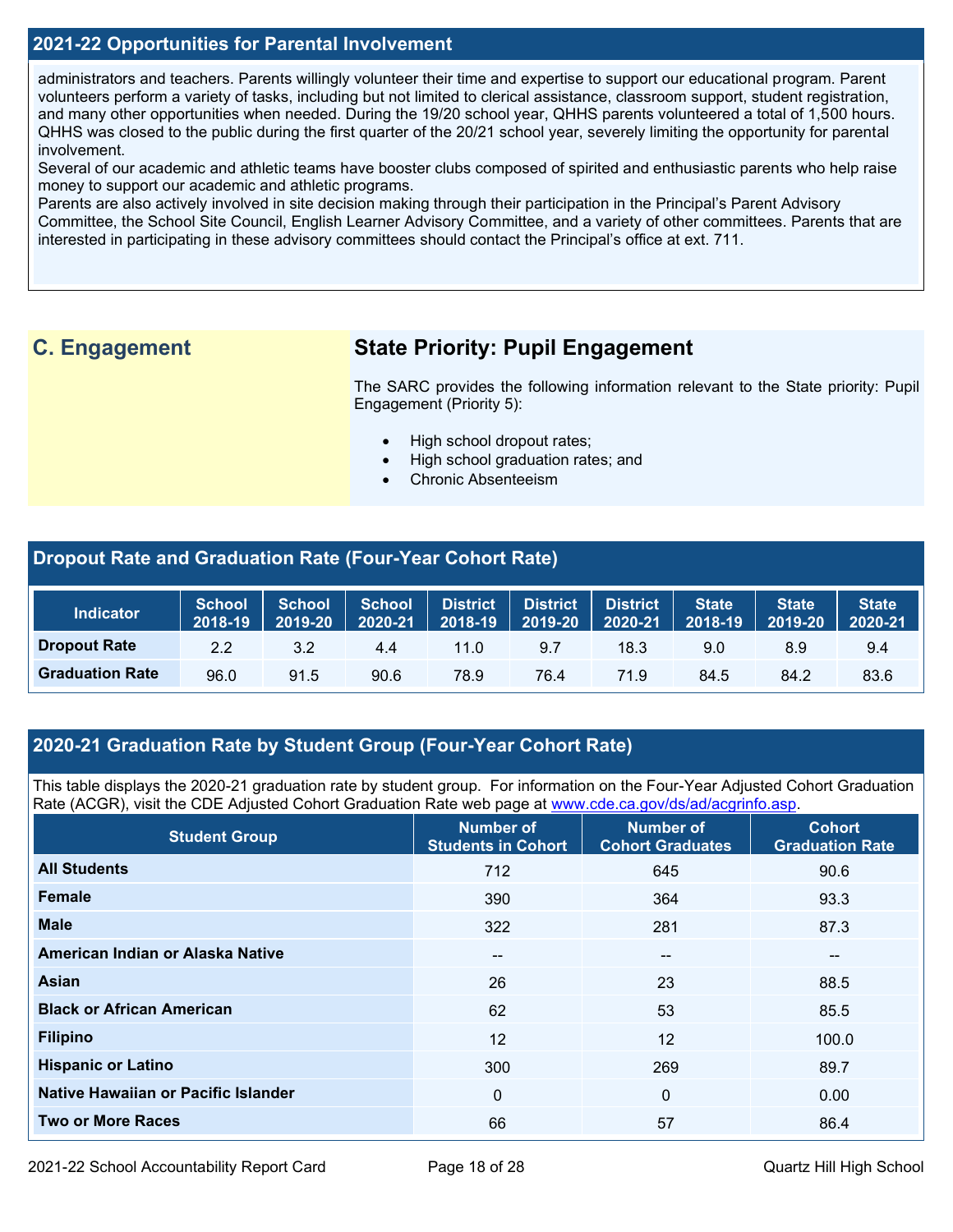| <b>White</b>                                         | 245           | 230   | 93.9  |
|------------------------------------------------------|---------------|-------|-------|
| <b>English Learners</b>                              | 20            | 15    | 75.0  |
| <b>Foster Youth</b>                                  | 22            | 15    | 68.2  |
| <b>Homeless</b>                                      | $\sim$ $\sim$ | $- -$ | $- -$ |
| <b>Socioeconomically Disadvantaged</b>               | 392           | 342   | 87.2  |
| <b>Students Receiving Migrant Education Services</b> | $- -$         | $- -$ | --    |
| <b>Students with Disabilities</b>                    | 92            | 63    | 68.5  |

## **2020-21 Chronic Absenteeism by Student Group**

| <b>Student Group</b>                                 | <b>Cumulative</b><br><b>Enrollment</b> | <b>Chronic</b><br><b>Absenteeism</b><br><b>Eligible Enrollment</b> | <b>Chronic</b><br><b>Absenteeism</b><br><b>Count</b> | <b>Chronic</b><br><b>Absenteeism</b><br><b>Rate</b> |
|------------------------------------------------------|----------------------------------------|--------------------------------------------------------------------|------------------------------------------------------|-----------------------------------------------------|
| <b>All Students</b>                                  | 3129                                   | 3069                                                               | 388                                                  | 12.6                                                |
| <b>Female</b>                                        | 1597                                   | 1575                                                               | 167                                                  | 10.6                                                |
| <b>Male</b>                                          | 1532                                   | 1494                                                               | 221                                                  | 14.8                                                |
| American Indian or Alaska Native                     | $\overline{2}$                         | $\overline{2}$                                                     | $\Omega$                                             | 0.0                                                 |
| Asian                                                | 94                                     | 94                                                                 | 3                                                    | 3.2                                                 |
| <b>Black or African American</b>                     | 310                                    | 299                                                                | 58                                                   | 19.4                                                |
| <b>Filipino</b>                                      | 47                                     | 47                                                                 | 4                                                    | 8.5                                                 |
| <b>Hispanic or Latino</b>                            | 1411                                   | 1386                                                               | 185                                                  | 13.3                                                |
| Native Hawaiian or Pacific Islander                  | 5                                      | 5                                                                  | 0                                                    | 0.0                                                 |
| <b>Two or More Races</b>                             | 266                                    | 260                                                                | 33                                                   | 12.7                                                |
| <b>White</b>                                         | 994                                    | 976                                                                | 105                                                  | 10.8                                                |
| <b>English Learners</b>                              | 85                                     | 85                                                                 | 20                                                   | 23.5                                                |
| <b>Foster Youth</b>                                  | 44                                     | 37                                                                 | 14                                                   | 37.8                                                |
| <b>Homeless</b>                                      | 14                                     | 13                                                                 | 6                                                    | 46.2                                                |
| <b>Socioeconomically Disadvantaged</b>               | 1471                                   | 1437                                                               | 235                                                  | 16.4                                                |
| <b>Students Receiving Migrant Education Services</b> | 3                                      | 3                                                                  | $\Omega$                                             | 0.0                                                 |
| <b>Students with Disabilities</b>                    | 417                                    | 402                                                                | 95                                                   | 23.6                                                |

# **C. Engagement State Priority: School Climate**

The SARC provides the following information relevant to the State priority: School Climate (Priority 6):

- Pupil suspension rates;
- Pupil expulsion rates; and
- Other local measures on the sense of safety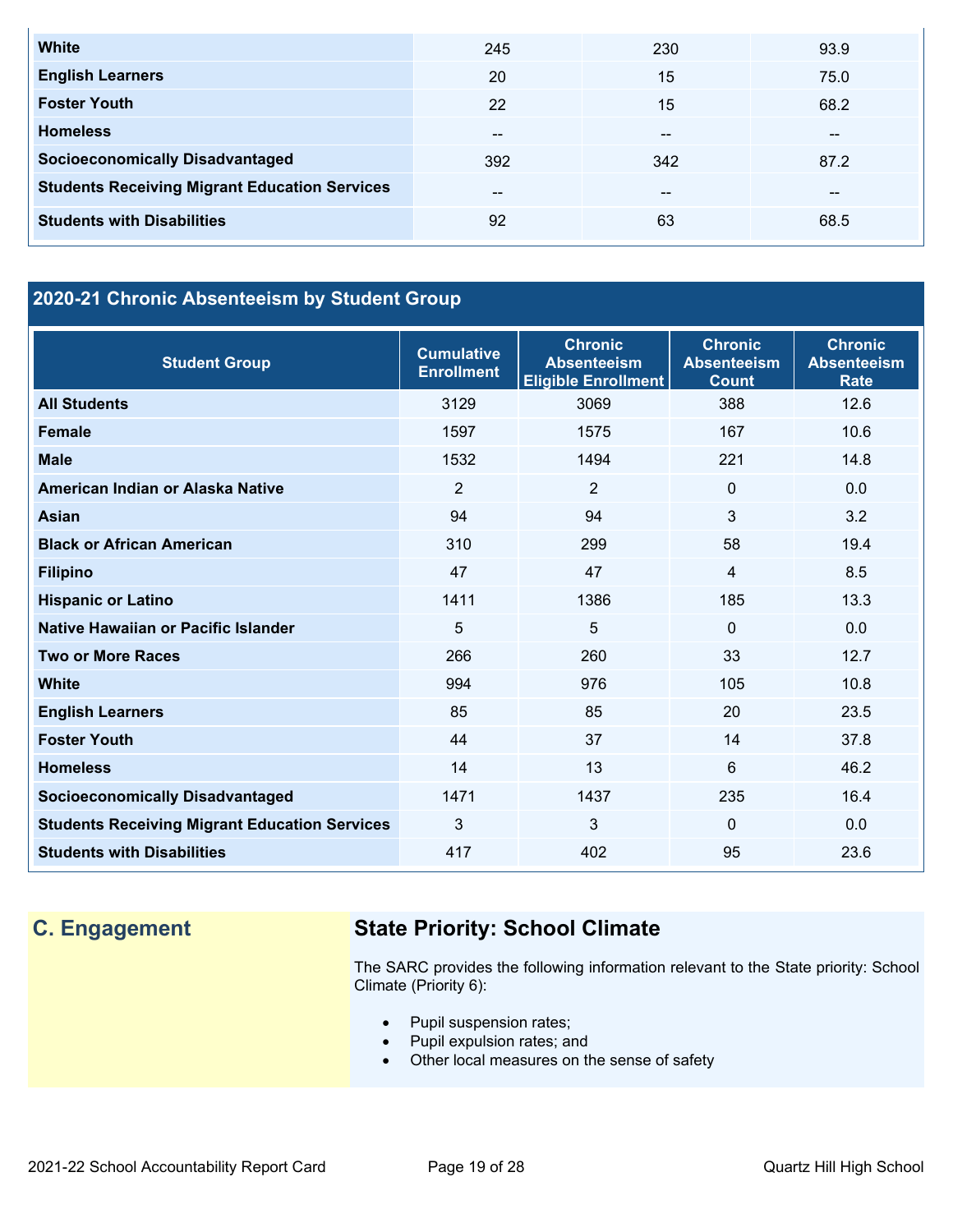### **Suspensions and Expulsions**

This table displays suspensions and expulsions data collected between July through June, each full school year respectively. Data collected during the 2020-21 school year may not be comparable to earlier years of this collection due to differences in learning mode instruction in response to the COVID-19 pandemic.

| <b>Subject</b>     | <b>School</b><br>2018-19 | <b>School</b><br>2020-21 | <b>District</b><br>2018-19 | <b>District</b><br>2020-21 | <b>State</b><br>2018-19 | <b>State</b><br>2020-21 |
|--------------------|--------------------------|--------------------------|----------------------------|----------------------------|-------------------------|-------------------------|
| <b>Suspensions</b> | 5.36                     | 0.00                     | 7.95                       | 0.07                       | 3.47                    | 0.20                    |
| <b>Expulsions</b>  | 0.25                     | 0.00                     | 0.24                       | 0.00                       | 0.08                    | 0.00                    |

This table displays suspensions and expulsions data collected between July through February, partial school year due to the COVID-19 pandemic. The 2019-2020 suspensions and expulsions rate data are not comparable to other year data because the 2019-2020 school year is a partial school year due to the COVID-19 crisis. As such, it would be inappropriate to make any comparisons in rates of suspensions and expulsions in the 2019-2020 school year compared to other school years.

| <b>Subject</b>     | School<br>2019-20 | <b>District</b><br>2019-20 | <b>State</b><br>2019-20 |
|--------------------|-------------------|----------------------------|-------------------------|
| <b>Suspensions</b> | 1.69              | 5.43                       | 2.45                    |
| <b>Expulsions</b>  | 0.09              | 0.12                       | 0.05                    |

### **2020-21 Suspensions and Expulsions by Student Group**

| <b>Student Group</b>                                 | <b>Suspensions Rate</b> | <b>Expulsions Rate</b> |
|------------------------------------------------------|-------------------------|------------------------|
| <b>All Students</b>                                  | 0.00                    | 0.00                   |
| <b>Female</b>                                        | 0.00                    | 0.00                   |
| <b>Male</b>                                          | 0.00                    | 0.00                   |
| American Indian or Alaska Native                     | 0.00                    | 0.00                   |
| Asian                                                | 0.00                    | 0.00                   |
| <b>Black or African American</b>                     | 0.00                    | 0.00                   |
| <b>Filipino</b>                                      | 0.00                    | 0.00                   |
| <b>Hispanic or Latino</b>                            | 0.00                    | 0.00                   |
| Native Hawaiian or Pacific Islander                  | 0.00                    | 0.00                   |
| <b>Two or More Races</b>                             | 0.00                    | 0.00                   |
| <b>White</b>                                         | 0.00                    | 0.00                   |
| <b>English Learners</b>                              | 0.00                    | 0.00                   |
| <b>Foster Youth</b>                                  | 0.00                    | 0.00                   |
| <b>Homeless</b>                                      | 0.00                    | 0.00                   |
| <b>Socioeconomically Disadvantaged</b>               |                         |                        |
| <b>Students Receiving Migrant Education Services</b> | 0.00                    | 0.00                   |
| <b>Students with Disabilities</b>                    |                         |                        |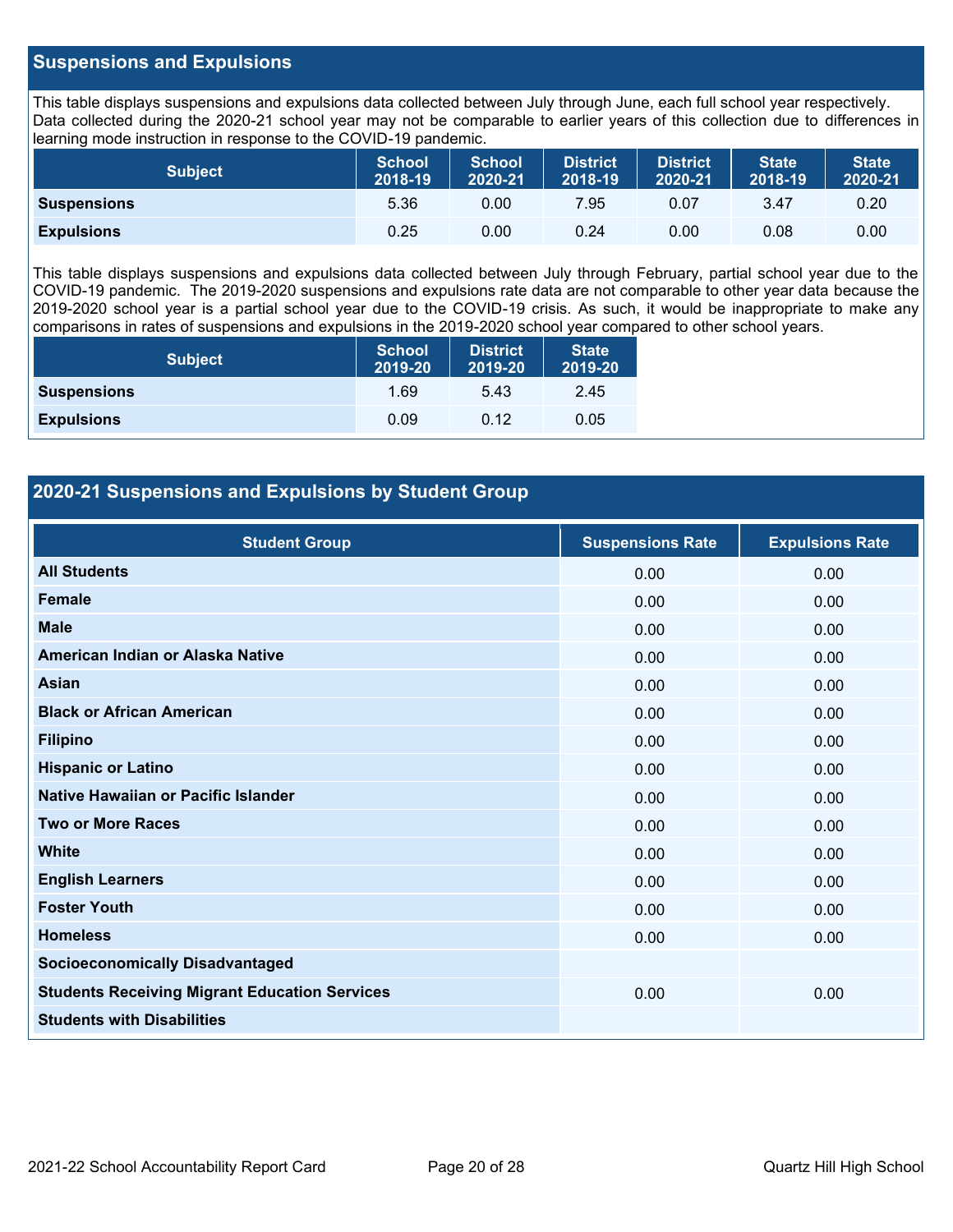### **2021-22 School Safety Plan**

School safety is a top priority at Quartz Hill High School (QHHS). Antelope Valley Union High School District (AVUHSD) has hired a full-time Director of School Safety to oversee our district's safety program. QHHS has nine campus supervisors whose primary role is to provide a safe and secure learning environment for students and staff. AVUHSD requires that every staff member and student on our campus have a picture identification card presented upon entry to the campus. QHHS is a closed campus requiring all visitors to check in to the switchboard with current picture identification. A visitor background search system is in place to provide identification of adults attempting to enter the campus.

QHHS has installed a camera/video surveillance system and fencing to keep non-students off the campus during school hours. The school has limited the number of entry points to 4 and stations an administrator and security staff at each entry point before the school day. Also, QHHS has developed and implemented a Safe School Plan per Senate Bill 187. The following goals can be found in our safety plan:

• Goal #1: All students and staff members are provided a safe teaching and learning environment.

• Goal #2: All students are safe and secure while at school, when traveling to and from school, and when traveling to and from school-related activities.

The Site Safety Plan was last updated and reviewed in January 2020. A complete copy of QHHS's School Safety plan can be obtained at the AVUSHD website [\(https://www.avdistrict.org\)](https://www.avdistrict.org/) or the QHHS website [\(https://www.quartzhillhs.org\)](https://www.quartzhillhs.org/). QHHS has both administration and security on campus during 0 period. Due to COVID-19, 0 period was suspended during the 20/21 school year. To assist with the security in less visible areas, QHHS has closed a previous entry point, relocated teacher parking, and rerouted a neighboring school's entrance point to secure our Village and PE areas. A full upgrade to our phone and intercom systems was performed during the 19/20 school year.

AVUHSD wants our community to be aware of our continued commitment to safety, including multiple, proactive approaches to fortifying security throughout our schools.

In April and June 2018, we conducted safety reviews of our campuses that resulted in enhanced safety measures. These measures vary by school and include enhanced fencing, additional security and counseling personnel, updated surveillance cameras, front entrance modifications, and door locking devices. We also incorporated additional training with the Lancaster Sheriff's Station and revised student, staff, and visitor identification processes.

Up to and including the 19/20 school year, we had a dedicated school deputy on campus each day. Due to the COVID-19 pandemic, QHHS has been on distance learning, eliminating the need for an on-campus school deputy. We continue to focus on our students' social-emotional needs through various programs and counseling outreach, provide safety training to our students and staff, and underscore the importance of vigilance through "See Something, Say Something." Our district and site websites have links to confidential student referral forms, where students and parents can submit safety concerns for administration to address.

### **2018-19 Secondary Average Class Size and Class Size Distribution**

This table displays the 2018-19 average class size and class size distribution. The columns titled "Number of Classes" indicates how many classes fall into each size category (a range of total students per classroom). At the secondary school level, this information is reported by subject area rather than grade level.

| <b>Subject</b>               | Average<br><b>Class</b><br><b>Size</b> | <b>1-22 Students</b> | Number of Classes with   Number of Classes with   Number of Classes with<br>23-32 Students | 33+ Students |
|------------------------------|----------------------------------------|----------------------|--------------------------------------------------------------------------------------------|--------------|
| <b>English Language Arts</b> | 21                                     | 70                   | 21                                                                                         | 63           |
| <b>Mathematics</b>           | 24                                     | 43                   | 20                                                                                         | 49           |
| <b>Science</b>               | 23                                     | 39                   | 13                                                                                         | 44           |
| <b>Social Science</b>        | 21                                     | 56                   | 18                                                                                         | 47           |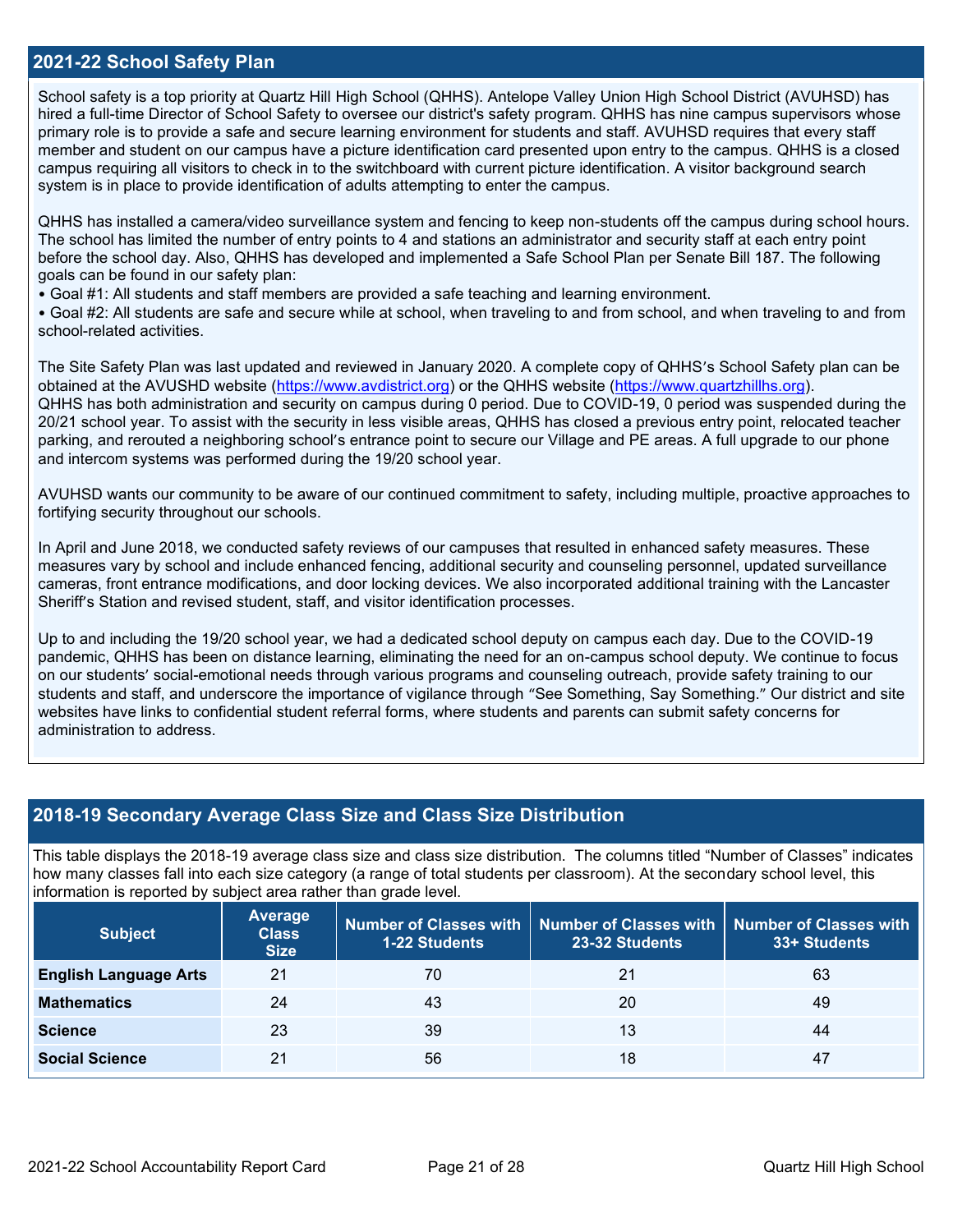### **2019-20 Secondary Average Class Size and Class Size Distribution**

This table displays the 2019-20 average class size and class size distribution. The columns titled "Number of Classes" indicates how many classes fall into each size category (a range of total students per classroom). At the secondary school level, this information is reported by subject area rather than grade level.

| <b>Subject</b>               | <b>Average</b><br><b>Class</b><br><b>Size</b> | Number of Classes with<br><b>1-22 Students</b> | <b>Number of Classes with</b><br>23-32 Students | <b>Number of Classes with</b><br>33+ Students |
|------------------------------|-----------------------------------------------|------------------------------------------------|-------------------------------------------------|-----------------------------------------------|
| <b>English Language Arts</b> | 18                                            | 94                                             | 30                                              | 55                                            |
| <b>Mathematics</b>           | 22                                            | 49                                             | 20                                              | 50                                            |
| <b>Science</b>               | 23                                            | 39                                             | 17                                              | 41                                            |
| <b>Social Science</b>        | 18                                            | 69                                             | 20                                              | 43                                            |

### **2020-21 Secondary Average Class Size and Class Size Distribution**

This table displays the 2020-21 average class size and class size distribution. The columns titled "Number of Classes" indicates how many classes fall into each size category (a range of total students per classroom). At the secondary school level, this information is reported by subject area rather than grade level.

| <b>Subject</b>               | Average<br><b>Class</b><br><b>Size</b> | Number of Classes with  <br><b>1-22 Students</b> | 23-32 Students | Number of Classes with   Number of Classes with<br>33+ Students |
|------------------------------|----------------------------------------|--------------------------------------------------|----------------|-----------------------------------------------------------------|
| <b>English Language Arts</b> | 19                                     | 91                                               | 39             | 43                                                              |
| <b>Mathematics</b>           | 22                                     | 52                                               | 30             | 39                                                              |
| <b>Science</b>               | 24                                     | 34                                               | 21             | 41                                                              |
| <b>Social Science</b>        | 16                                     | 85                                               | 16             | 44                                                              |

### **2020-21 Ratio of Pupils to Academic Counselor**

This table displays the ratio of pupils to Academic Counselor. One full time equivalent (FTE) equals one staff member working full time; one FTE could also represent two staff members who each work 50 percent of full time.

| <b>Title</b>                        | Ratio |
|-------------------------------------|-------|
| <b>Pupils to Academic Counselor</b> | 373.5 |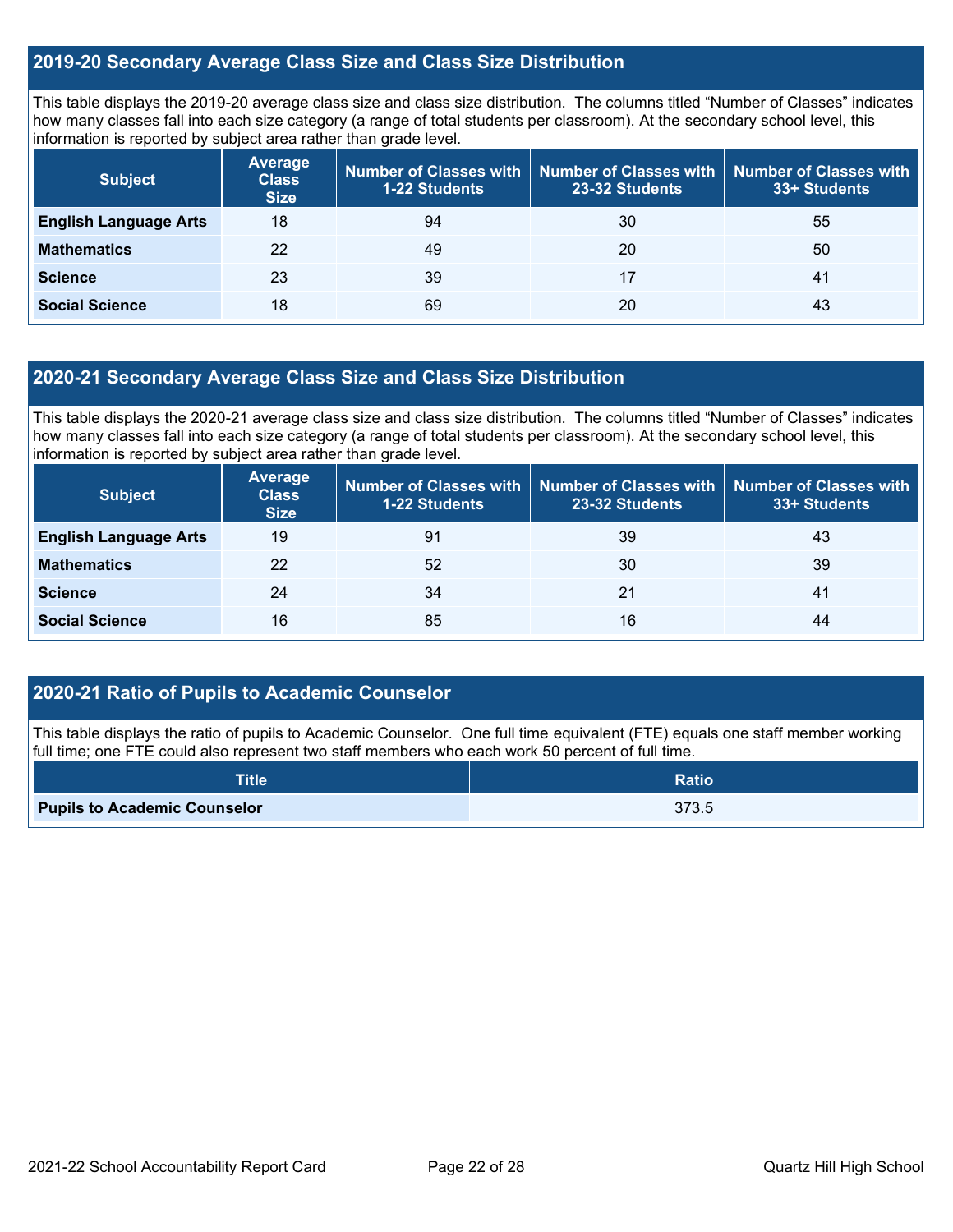### **2020-21 Student Support Services Staff**

This table displays the number of FTE support staff assigned to this school. One full time equivalent (FTE) equals one staff member working full time; one FTE could also represent two staff members who each work 50 percent of full time.

| <b>Title</b>                                                         | <b>Number of FTE Assigned to School</b> |
|----------------------------------------------------------------------|-----------------------------------------|
| <b>Counselor (Academic, Social/Behavioral or Career Development)</b> | 8                                       |
| Library Media Teacher (Librarian)                                    | $\mathbf{0}$                            |
| Library Media Services Staff (Paraprofessional)                      | $\mathbf{0}$                            |
| <b>Psychologist</b>                                                  |                                         |
| <b>Social Worker</b>                                                 | $\mathbf{0}$                            |
| <b>Speech/Language/Hearing Specialist</b>                            | 0.8                                     |
| <b>Resource Specialist (non-teaching)</b>                            | $\mathbf{0}$                            |
| <b>Other</b>                                                         | 1.7                                     |

### **2019-20 Expenditures Per Pupil and School Site Teacher Salaries**

This table displays the 2019-20 expenditures per pupil and average teach salary for this school. Cells with N/A values do not require data.

| <b>Level</b>                                         | <b>Total</b><br><b>Expenditures</b><br><b>Per Pupil</b> | <b>Expenditures</b><br><b>Per Pupil</b><br>(Restricted) | <b>Expenditures</b><br><b>Per Pupil</b><br>(Unrestricted) | Average<br><b>Teacher</b><br><b>Salary</b> |
|------------------------------------------------------|---------------------------------------------------------|---------------------------------------------------------|-----------------------------------------------------------|--------------------------------------------|
| <b>School Site</b>                                   | \$8,048.14                                              | \$2,023.53                                              | \$6,024.61                                                | \$129,973.92                               |
| <b>District</b>                                      | N/A                                                     | N/A                                                     | \$6,327.41                                                | \$82,536                                   |
| <b>Percent Difference - School Site and District</b> | N/A                                                     | N/A                                                     | $-4.9$                                                    | 44.6                                       |
| <b>State</b>                                         |                                                         |                                                         | \$8,444                                                   | \$92,222                                   |
| <b>Percent Difference - School Site and State</b>    | N/A                                                     | N/A                                                     | $-33.4$                                                   | 34.0                                       |

### **2020-21 Types of Services Funded**

One measure contributing to the academic strength is the amount of money the district spends for each student enrolled. The Antelope Valley Union High School District (AVUHSD) spent an average of \$7,328 per registered pupil during the 2007-2008 school year. In the 2012-2013 school year, the per-pupil spending average raised to \$9,042. Additionally, Quartz Hill High School (QHHS) receives allocations over \$500,000, including categorical monies such as Title 1 (including 10% Program Improvement and 1% Parent Involvement) and Targeted funds along with additional Principal Allocations. Categorical money is additional support provided to schools with specific guidelines for its use; examples of categorical monies include Title I and Targeted. Funds are used to support Quartz Hill High School's School Plan for Student Achievement, along with the District's Local Control and Accountability Plan. Examples of the programs provided include English Learner programs, Special Education programs, Work Experience, Section 504 program, after school tutoring, online, live tutoring, socio-emotional support staff, and ROP/CTE programs.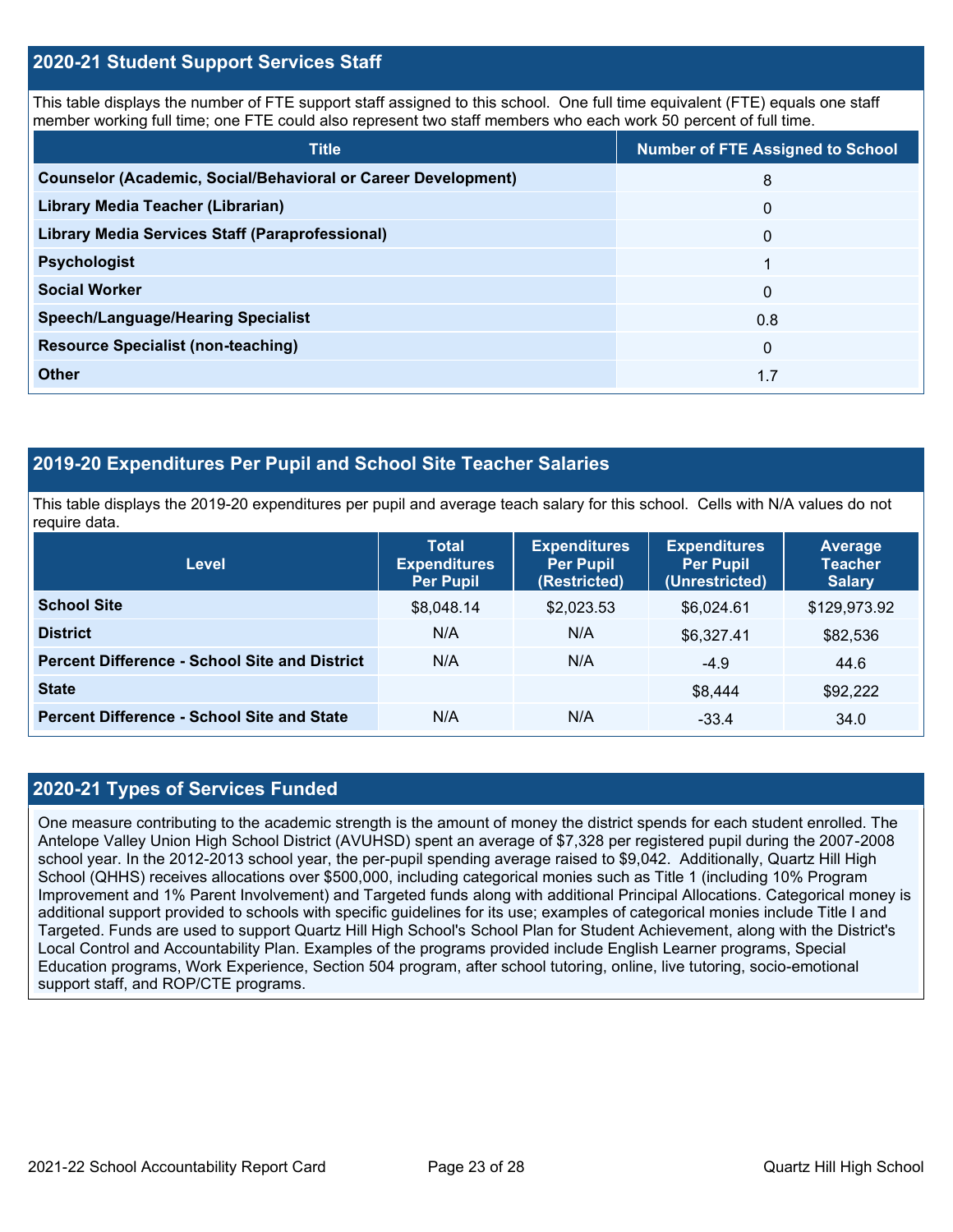### **2019-20 Teacher and Administrative Salaries**

This table displays the 2019-20 Teacher and Administrative salaries. For detailed information on salaries, see the CDE Certification Salaries & Benefits web page at [http://www.cde.ca.gov/ds/fd/cs/.](http://www.cde.ca.gov/ds/fd/cs/)

| Category                                             | <b>District</b><br><b>Amount</b> | <b>State Average</b><br>for Districts<br>in Same Category |
|------------------------------------------------------|----------------------------------|-----------------------------------------------------------|
| <b>Beginning Teacher Salary</b>                      | \$43,341                         | \$54,687                                                  |
| <b>Mid-Range Teacher Salary</b>                      | \$78,888                         | \$92,222                                                  |
| <b>Highest Teacher Salary</b>                        | \$111,782                        | \$114,208                                                 |
| <b>Average Principal Salary (Elementary)</b>         | \$0                              | \$143,647                                                 |
| <b>Average Principal Salary (Middle)</b>             | \$0                              | \$145,785                                                 |
| <b>Average Principal Salary (High)</b>               | \$137,990                        | \$162,322                                                 |
| <b>Superintendent Salary</b>                         | \$308,342                        | \$258,950                                                 |
| <b>Percent of Budget for Teacher Salaries</b>        | 30%                              | 32%                                                       |
| <b>Percent of Budget for Administrative Salaries</b> | 5%                               | 5%                                                        |

### **2020-21 Advanced Placement (AP) Courses**

| This table displays the percent of student in AP courses at this school. |      |
|--------------------------------------------------------------------------|------|
| Percent of Students in AP Courses                                        | 24.8 |

This table displays the number of AP courses offered at this school where there are student course enrollments of at least one student.

| <b>Subject</b>                  | <b>Number of AP Courses Offered</b> |
|---------------------------------|-------------------------------------|
| <b>Computer Science</b>         | 0                                   |
| <b>English</b>                  | 9                                   |
| <b>Fine and Performing Arts</b> | 4                                   |
| <b>Foreign Language</b>         | 4                                   |
| <b>Mathematics</b>              | 12                                  |
| <b>Science</b>                  | 6                                   |
| <b>Social Science</b>           | 15                                  |
| <b>Total AP Courses Offered</b> | 53                                  |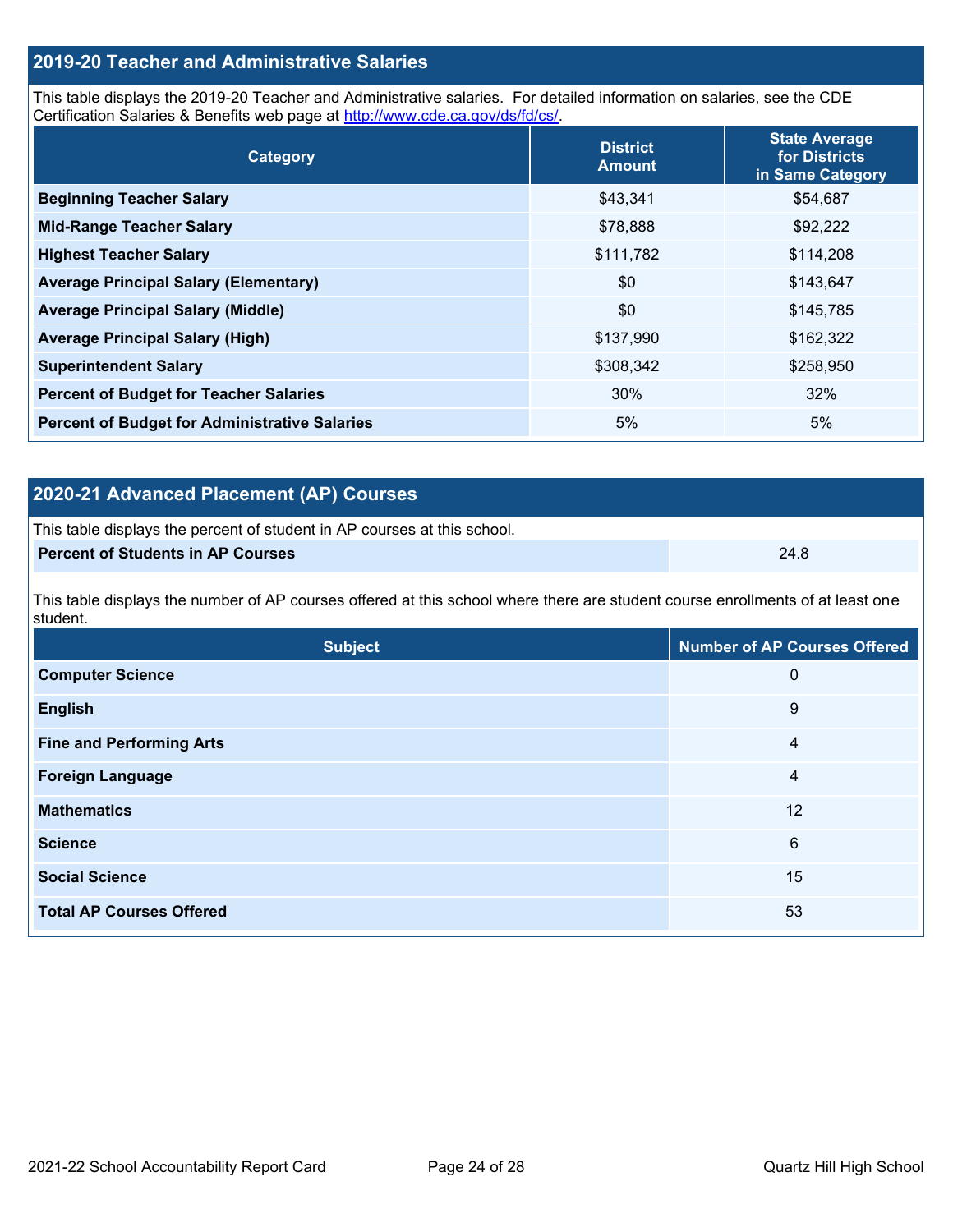### **Professional Development**

Quartz Hill High School (QHHS) uses a variety of categorical monies to support staff development opportunities. The district provides ample opportunity for staff to become involved in staff development, including workshops, seminars, and conferences, and established a Professional Resource Center with material and resources to improve learning in the classroom and support the shift to Common Core.

During the start of the 20/21 school year, COVID-19 greatly impacted in-person professional development opportunities. However, AVUHSD worked diligently to provide asynchronous and synchronous professional development that teachers and staff had access to 24/7.

The Antelope Valley Union High School District (AVUHSD) encourages the teaching staff to participate in in-service days that address a variety of educational topics, including but not limited to: implementation of curricular standards, test-taking strategies, technology training, racial and cultural diversity awareness training, sexual harassment training, college and career preparation, 21st-century learning, positive school culture, along with personal/professional growth topics, and requires teachers to attend California curriculum standards workshops. Federal categorical funding allows teachers and administrators to attend various conferences and workshops relating to the curriculum and student improvement. Due to COVID-19, in-person PD was greatly reduced. However, it was replaced by several virtual options. As part of their professional development, teachers regularly collaborate in planning lessons and analyzing student achievement data.

Before starting the 20/21 school year, QHHS had "flex" days each Wednesday, when students were dismissed early so that teachers could participate in professional development. On the 1st and 3rd Wednesdays each month, QHHS conducts staff meetings, department meetings, and subject teacher collaborative meetings while reserving the 2nd and 4th Wednesdays for professional development. Over the last three years, core area teachers have met on average once per month as part of their ongoing professional development. Additionally, teachers have been giving training opportunities through research-based best practices such as AVID strategies and Lesson Studies.

During the 2019/20 school year, a key focus of professional development training is centered around critical thinking, assessment, and writing across the curriculum. An emphasis on technology for learning also drove professional development. Teachers have the opportunity both departmentally and in cross-curricular settings to teach common lessons and/or thematic elements. After the lesson(s), students were given a common assessment to measure concept mastery, which mirrored the new SBA testing model. Science and History teachers have had the professional development opportunity provided by "Catapult," called Literacy First. This specialized professional development was centered around Common Core and literacy strategies while breaking down the Anatomies of a Lesson. AP teachers also began a district-wide cadre where they received specialized AP professional development. Also, science teachers have participated in Next Generation Science Standards training and professional collaborations over the last three years.

This table displays the number of school days dedicated to staff development and continuous improvement.

| <b>Subiect</b>                                                                  |  | 2019-20   2020-21   2021-22 |
|---------------------------------------------------------------------------------|--|-----------------------------|
| Number of school days dedicated to Staff Development and Continuous Improvement |  |                             |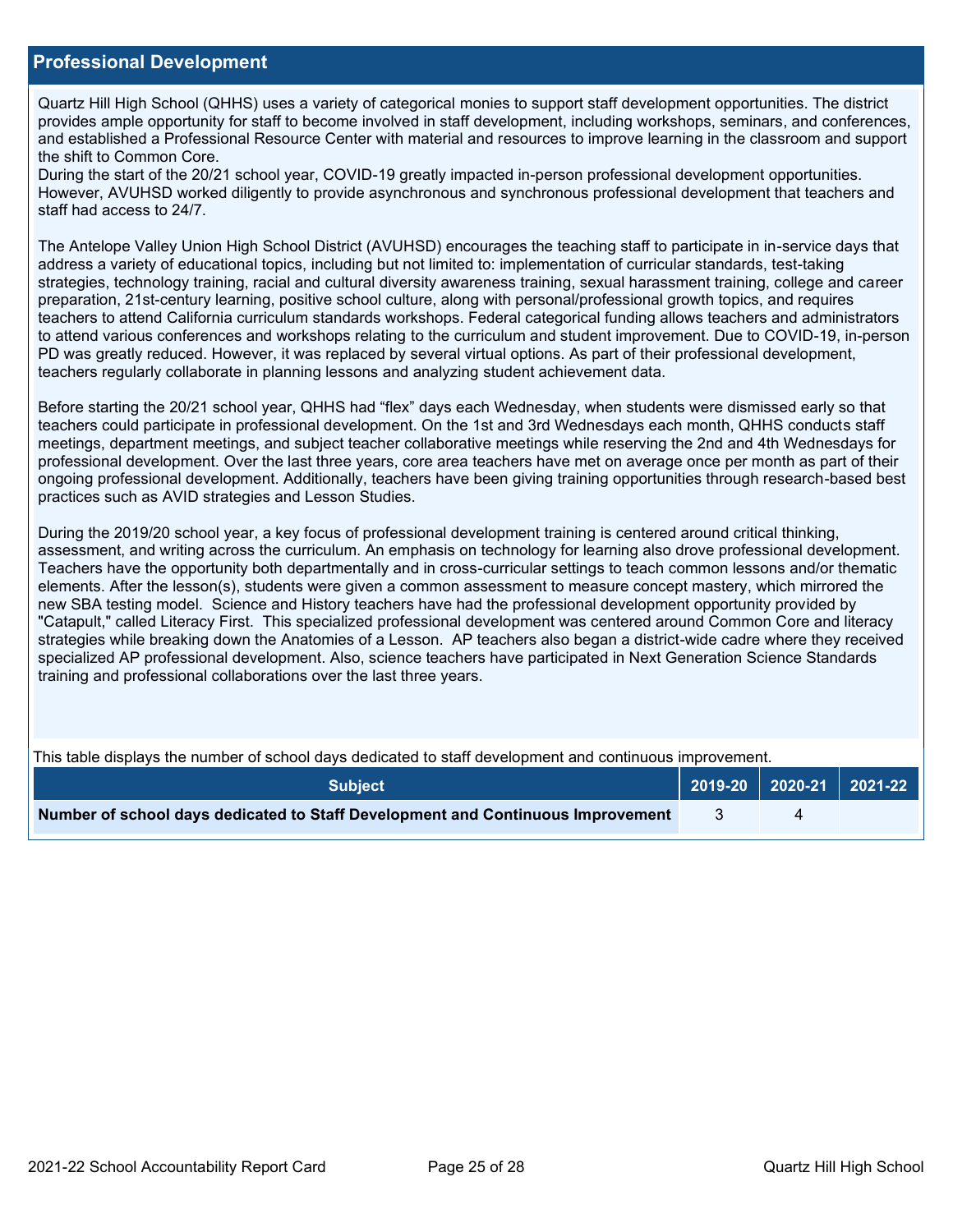# **Antelope Valley Union High School District 2020-21 Local Accountability Report Card (LARC) Addendum**

## **Local Accountability Report Card (LARC) Addendum**

**2020-21 Local Accountability Report Card (LARC) Addendum Overview**



On July 14, 2021, the California State Board of Education (SBE) determined that the California Department of Education (CDE) will use the SARC as the mechanism to conduct a one-time data collection of the LEA-level aggregate test results of all school's local assessments administered during the 2020–2021 school year in order to meet the federal Every Students Succeeds Act (ESSA) reporting requirement for the Local Educational Agency Accountability Report Cards (LARCs).

Each local educational agency (LEA) is responsible for preparing and posting their annual LARC in accordance with the federal ESSA. As a courtesy, the CDE prepares and posts the LARCs on behalf of all LEAs.

Only for the 2020–2021 school year and the 2020–2021 LARCs, LEAs are required to report their aggregate local assessments test results at the LEA-level to the CDE by populating the tables below via the SARC. These data will be used to meet the LEAs' federal requirement for their LARCs. Note that it is the responsibility of the school and LEA to ensure that all student privacy and suppression rules are in place when reporting data in Tables 3 and 4 in the Addendum, as applicable.

The tables below are not part of the SBE approved 2020–2021 SARC template but rather are the mechanism by which these required data will be collected from LEAs.

For purposes of the LARC and the following tables, an LEA is defined as a school district, a county office of education, or a direct funded charter school.

| 2021-22 District Contact Information |                                            |  |  |  |
|--------------------------------------|--------------------------------------------|--|--|--|
| <b>District Name</b>                 | Antelope Valley Union High School District |  |  |  |
| <b>Phone Number</b>                  | 661-948-7655                               |  |  |  |
| Superintendent                       | Greg Nehen                                 |  |  |  |
| <b>Email Address</b>                 | gnehen@avhsd.org                           |  |  |  |
| <b>District Website Address</b>      | www.avdistrict.org                         |  |  |  |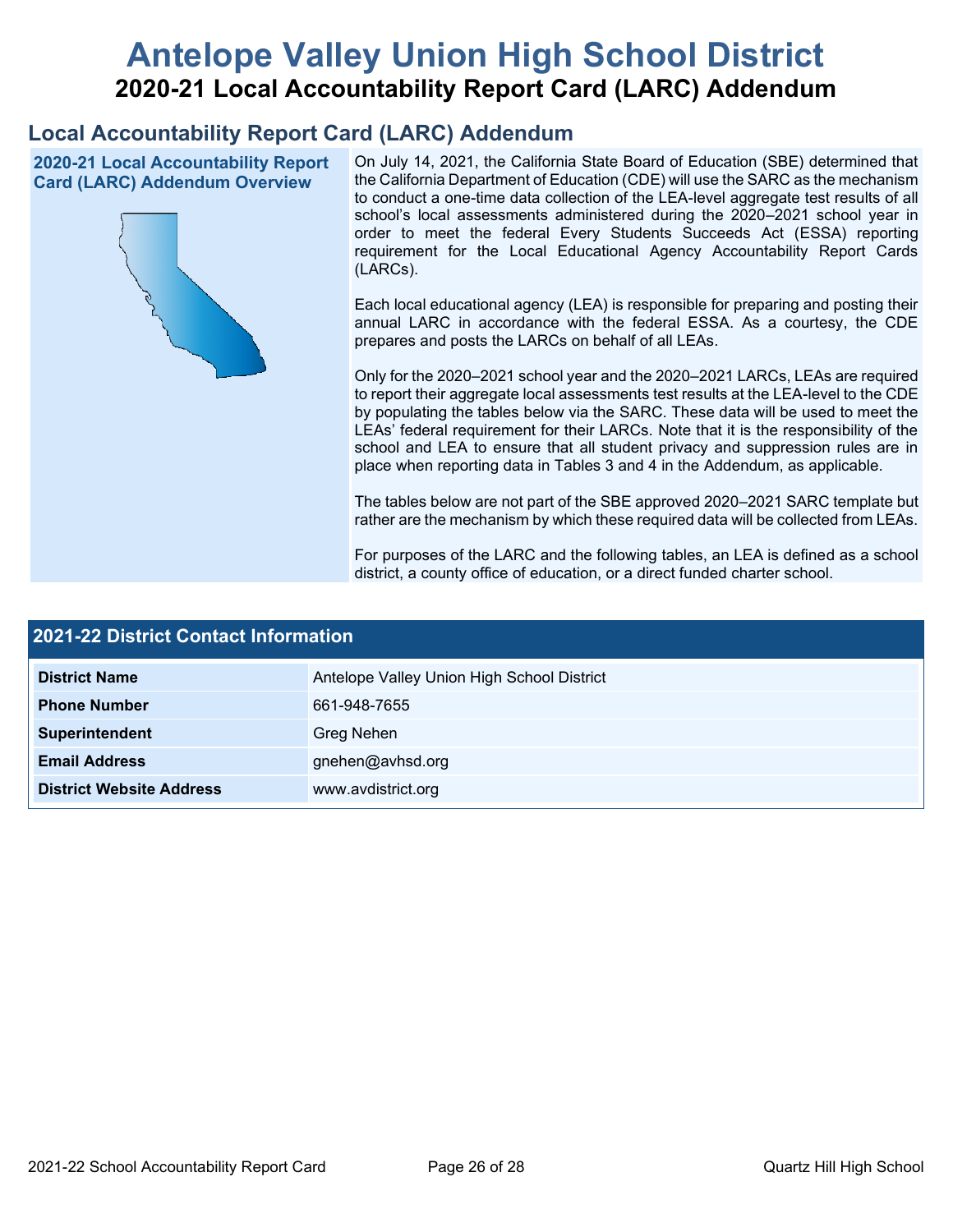### **2020-21 CAASPP Test Results in ELA by Student Group**

This table displays CAASPP test results in ELA by student group for students grades three through eight and grade eleven taking and completing a state-administered assessment. The CDE will populate this table for schools in cases where the school administered the CAASPP assessment. In cases where the school administered a local assessment instead of CAASPP, the CDE will populate this table with "NT" values, meaning this school did not test students using the CAASPP. See the local assessment(s) table for more information.

| <b>CAASPP</b><br><b>Student Groups</b>               | <b>CAASPP</b><br><b>Total</b><br><b>Enrollment</b> | <b>CAASPP</b><br><b>Number</b><br><b>Tested</b> | <b>CAASPP</b><br><b>Percent</b><br><b>Tested</b> | <b>CAASPP</b><br><b>Percent</b><br><b>Not Tested</b> | <b>CAASPP</b><br><b>Percent</b><br>Met or<br><b>Exceeded</b> |
|------------------------------------------------------|----------------------------------------------------|-------------------------------------------------|--------------------------------------------------|------------------------------------------------------|--------------------------------------------------------------|
| <b>All Students</b>                                  | 5010                                               | <b>NT</b>                                       | <b>NT</b>                                        | <b>NT</b>                                            | <b>NT</b>                                                    |
| <b>Female</b>                                        | 2507                                               | <b>NT</b>                                       | <b>NT</b>                                        | <b>NT</b>                                            | <b>NT</b>                                                    |
| <b>Male</b>                                          | 2503                                               | <b>NT</b>                                       | <b>NT</b>                                        | <b>NT</b>                                            | <b>NT</b>                                                    |
| American Indian or Alaska Native                     | 14                                                 | <b>NT</b>                                       | <b>NT</b>                                        | <b>NT</b>                                            | <b>NT</b>                                                    |
| <b>Asian</b>                                         | 71                                                 | <b>NT</b>                                       | <b>NT</b>                                        | <b>NT</b>                                            | <b>NT</b>                                                    |
| <b>Black or African American</b>                     | 805                                                | <b>NT</b>                                       | <b>NT</b>                                        | <b>NT</b>                                            | NT                                                           |
| <b>Filipino</b>                                      | 80                                                 | <b>NT</b>                                       | <b>NT</b>                                        | <b>NT</b>                                            | <b>NT</b>                                                    |
| <b>Hispanic or Latino</b>                            | 3235                                               | <b>NT</b>                                       | <b>NT</b>                                        | <b>NT</b>                                            | <b>NT</b>                                                    |
| <b>Native Hawaiian or Pacific Islander</b>           | --                                                 | <b>NT</b>                                       | <b>NT</b>                                        | <b>NT</b>                                            | <b>NT</b>                                                    |
| <b>Two or More Races</b>                             | 265                                                | <b>NT</b>                                       | <b>NT</b>                                        | <b>NT</b>                                            | <b>NT</b>                                                    |
| <b>White</b>                                         | 536                                                | <b>NT</b>                                       | <b>NT</b>                                        | <b>NT</b>                                            | <b>NT</b>                                                    |
| <b>English Learners</b>                              | 398                                                | <b>NT</b>                                       | <b>NT</b>                                        | <b>NT</b>                                            | <b>NT</b>                                                    |
| <b>Foster Youth</b>                                  | 98                                                 | <b>NT</b>                                       | <b>NT</b>                                        | <b>NT</b>                                            | <b>NT</b>                                                    |
| <b>Homeless</b>                                      | 68                                                 | <b>NT</b>                                       | <b>NT</b>                                        | <b>NT</b>                                            | <b>NT</b>                                                    |
| <b>Military</b>                                      | 83                                                 | <b>NT</b>                                       | <b>NT</b>                                        | <b>NT</b>                                            | <b>NT</b>                                                    |
| <b>Socioeconomically Disadvantaged</b>               | 3630                                               | <b>NT</b>                                       | <b>NT</b>                                        | <b>NT</b>                                            | <b>NT</b>                                                    |
| <b>Students Receiving Migrant Education Services</b> | 28                                                 | <b>NT</b>                                       | <b>NT</b>                                        | <b>NT</b>                                            | NT                                                           |
| <b>Students with Disabilities</b>                    | 766                                                | <b>NT</b>                                       | <b>NT</b>                                        | <b>NT</b>                                            | NT                                                           |